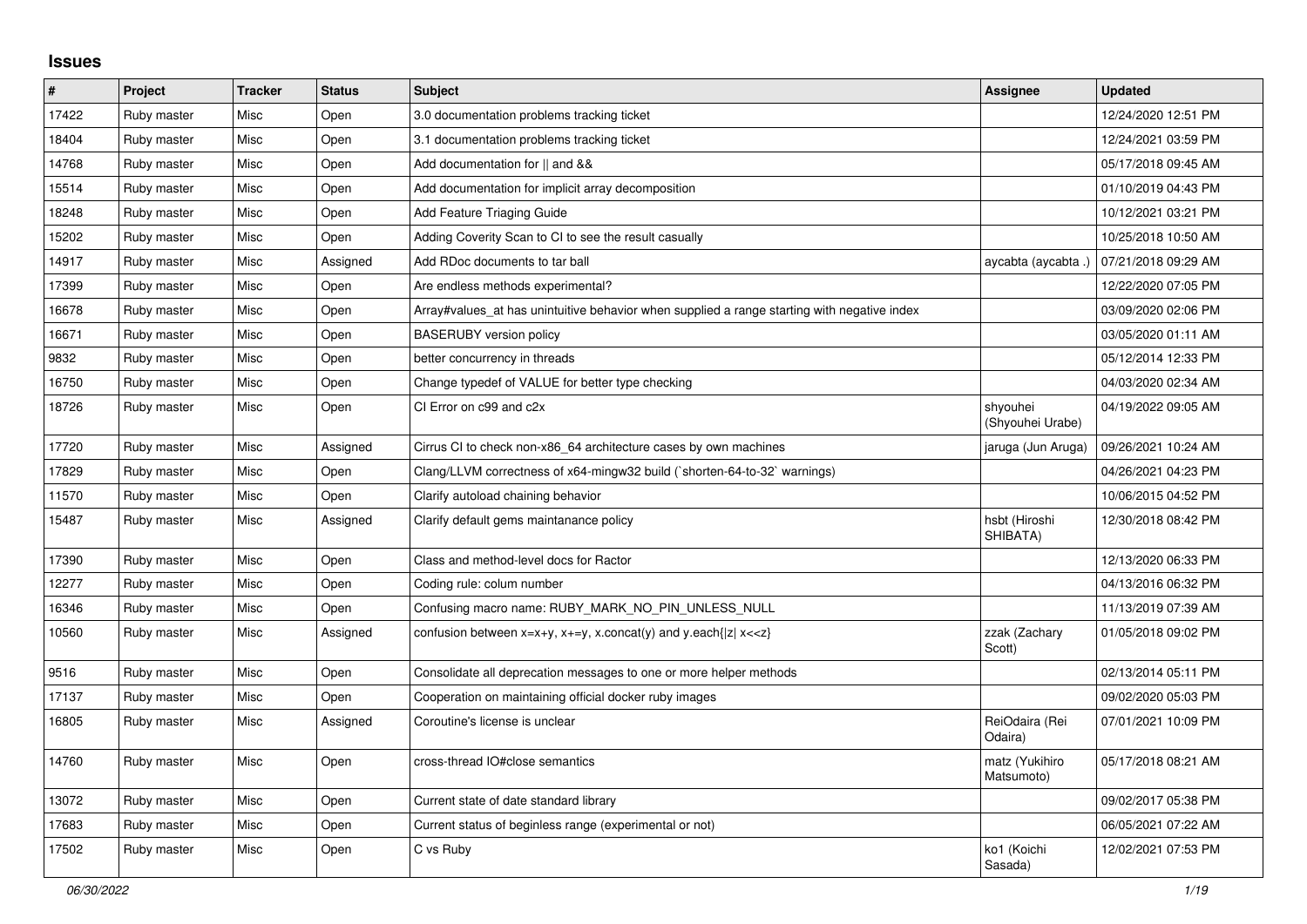| #     | Project     | <b>Tracker</b> | <b>Status</b> | <b>Subject</b>                                                                                                                      | <b>Assignee</b>                 | <b>Updated</b>      |
|-------|-------------|----------------|---------------|-------------------------------------------------------------------------------------------------------------------------------------|---------------------------------|---------------------|
| 15418 | Ruby master | Misc           | Open          | Date.parse('2018')                                                                                                                  |                                 | 12/15/2018 09:17 PM |
| 9136  | Ruby master | Misc           | Assigned      | Deprecated Enumerator.new(object, method) bad for BasicObject                                                                       | zzak (Zachary<br>Scott)         | 11/23/2013 03:58 AM |
| 16630 | Ruby master | Misc           | Assigned      | Deprecate pub/ruby/*snapshot* and use pub/ruby/snapshot/* instead                                                                   | matz (Yukihiro<br>Matsumoto)    | 02/27/2020 09:52 AM |
| 18836 | Ruby master | Misc           | Open          | DevMeeting-2022-07-21                                                                                                               |                                 | 06/30/2022 03:26 AM |
| 16130 | Ruby master | Misc           | Open          | [Discussion / Ideas] Finding a good name for the concept of/behind guilds - primarily the NAME                                      |                                 | 08/27/2019 04:00 PM |
| 16803 | Ruby master | Misc           | Open          | Discussion: those internal macros reside in public API headers                                                                      |                                 | 05/14/2020 12:27 PM |
| 13497 | Ruby master | Misc           | Open          | Docs, code samples, Ripper example                                                                                                  |                                 | 04/23/2017 04:27 AM |
| 15224 | Ruby master | Misc           | Open          | [DOCs] Minor inconsistency in class Array #initialize_copy -<br>https://ruby-doc.org/core-2.5.1/Array.html#method-i-initialize_copy |                                 | 10/13/2018 02:26 PM |
| 12595 | Ruby master | Misc           | Open          | Documentation                                                                                                                       |                                 | 07/18/2016 04:39 PM |
| 14673 | Ruby master | Misc           | Open          | Documentation for `Array#drop` / `drop_while` unclear in regard to modification                                                     |                                 | 04/10/2018 09:51 AM |
| 15249 | Ruby master | Misc           | Open          | Documentation for attr accessor and attr reader should be corrected                                                                 |                                 | 10/23/2018 08:09 PM |
| 15654 | Ruby master | Misc           | Open          | Documentation for Complex is wrong or misleading                                                                                    |                                 | 03/11/2019 11:55 AM |
| 13622 | Ruby master | Misc           | Assigned      | Documentation missing                                                                                                               | stomar (Marcus<br>Stollsteimer) | 06/03/2017 07:27 AM |
| 16659 | Ruby master | Misc           | Open          | Documentation on Regexp missing for absence pattern (?~pat)                                                                         |                                 | 02/27/2020 04:16 PM |
| 11783 | Ruby master | Misc           | Open          | Do you have any idea if you have a budgets?                                                                                         |                                 | 05/16/2019 09:06 PM |
| 15510 | Ruby master | Misc           | Open          | Easter egg in Thread.handle_interrupt                                                                                               |                                 | 01/05/2019 11:53 PM |
| 17637 | Ruby master | Misc           | Open          | Endless ranges with 'nil' boundary weird behavior                                                                                   |                                 | 02/19/2021 07:57 AM |
| 16235 | Ruby master | Misc           | Open          | ENV assoc spec test does not test invalid name                                                                                      |                                 | 10/05/2019 10:53 PM |
| 10424 | Ruby master | Misc           | Open          | Error message when sorting NaN                                                                                                      |                                 | 10/25/2014 02:13 PM |
| 17174 | Ruby master | Misc           | Open          | 'Error relocating, symbol not found" error when compiling a native extension on Alpine with Ruby<br>$>=2.4$                         |                                 | 10/06/2020 11:19 AM |
| 11355 | Ruby master | Misc           | Open          | Exceptions inheriting from Timeout:: Error should behave the same way                                                               |                                 | 07/15/2015 04:59 PM |
| 15806 | Ruby master | Misc           | Assigned      | Explicitly initialise encodings on init to remove branches on encoding lookup                                                       | nobu (Nobuyoshi<br>Nakada)      | 08/29/2019 04:29 AM |
| 13209 | Ruby master | Misc           | Open          | fact.rb in ruby/sample variations                                                                                                   |                                 | 02/14/2017 12:10 AM |
| 18082 | Ruby master | Misc           | Open          | FileUtils.remove_entry_secure has inconsistent document                                                                             |                                 | 08/17/2021 04:26 PM |
| 15136 | Ruby master | Misc           | Open          | Fix - Wparentheses warnings                                                                                                         |                                 | 09/20/2018 09:41 AM |
| 10312 | Ruby master | Misc           | Open          | Give people more control over how the ruby parser sees code and lexical code elements (valid/invalid<br>toggle options) + macros    |                                 | 01/20/2016 05:14 PM |
| 15431 | Ruby master | Misc           | Open          | Hashes and arrays should not require commas to seperate values when using new lines                                                 |                                 | 12/18/2018 11:05 AM |
| 16436 | Ruby master | Misc           | Open          | hash missing #last method, make it not so consistent (it has #first)                                                                |                                 | 01/06/2021 09:47 AM |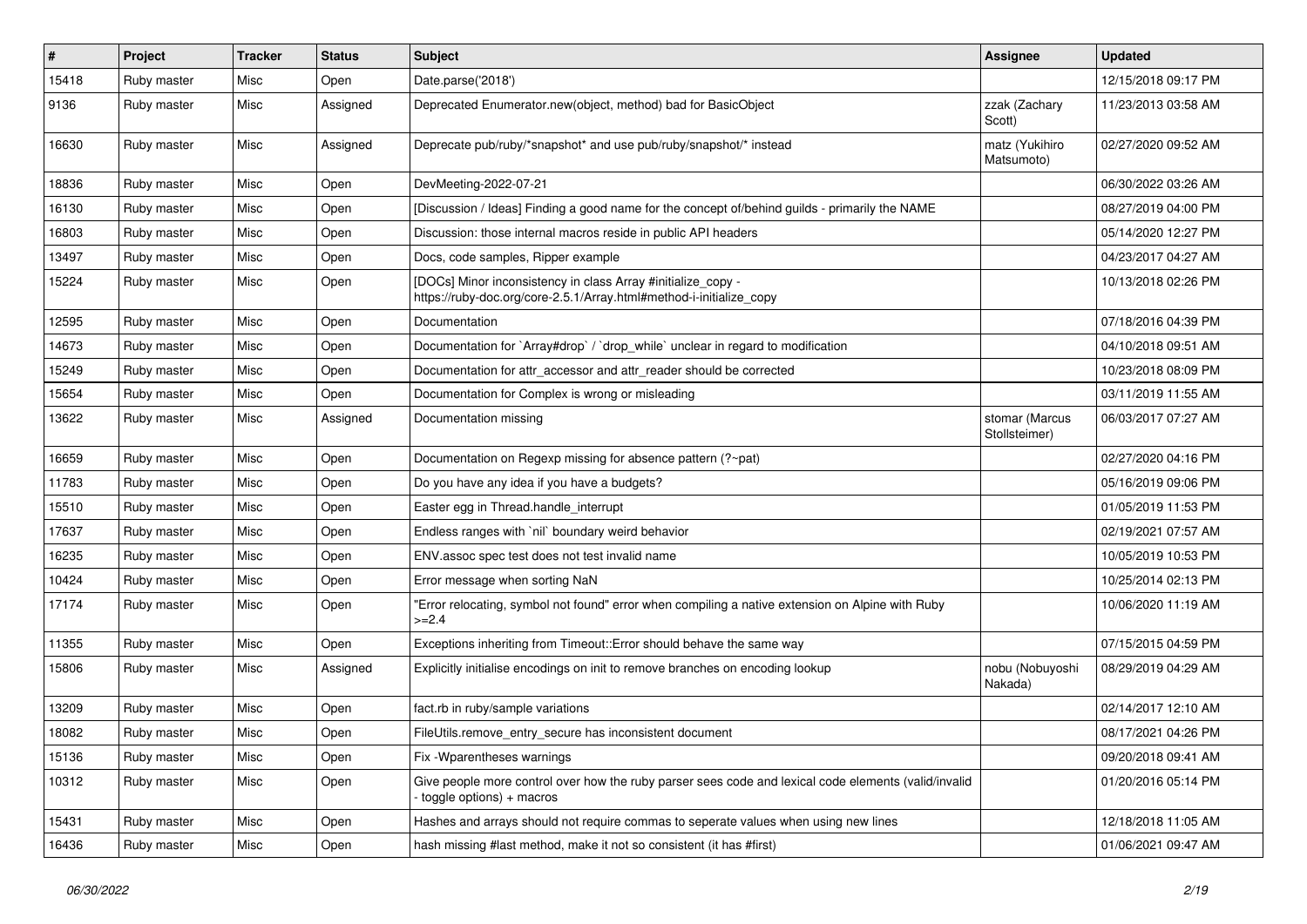| #     | Project     | <b>Tracker</b> | <b>Status</b> | <b>Subject</b>                                                                                                             | <b>Assignee</b>              | <b>Updated</b>      |
|-------|-------------|----------------|---------------|----------------------------------------------------------------------------------------------------------------------------|------------------------------|---------------------|
| 17199 | Ruby master | Misc           | Open          | id outputed by inspect and to_s output does not allow to find actual object_id and vice-versa                              |                              | 10/20/2020 09:35 PM |
| 15744 | Ruby master | Misc           | Open          | Improvement needed to documentation of 'Literals'                                                                          |                              | 06/24/2019 02:27 AM |
| 16512 | Ruby master | Misc           | Assigned      | Improving `www.ruby-lang.org` reference by merging with `rubyreferences.github.io`                                         | zverok (Victor<br>Shepelev)  | 02/01/2022 12:28 PM |
| 12751 | Ruby master | Misc           | Open          | Incompatibility of Ruby 3                                                                                                  |                              | 09/14/2016 12:48 PM |
| 10513 | Ruby master | Misc           | Open          | instance_eval yields the receiver, but is documented to yield no arguments                                                 | zzak (Zachary<br>Scott)      | 11/14/2014 10:29 PM |
| 18725 | Ruby master | Misc           | Open          | IO#write and IO#wait_writable block for write pipe if read pipe is closed in other thread on OpenBSD                       |                              | 04/13/2022 11:20 PM |
| 16160 | Ruby master | Misc           | Open          | Lazy init thread local storage                                                                                             |                              | 09/22/2019 01:55 AM |
| 15007 | Ruby master | Misc           | Open          | Let all Init_xxx and extension APIs frequently called from init code paths be considered cold                              | naruse (Yui<br>NARUSE)       | 12/06/2018 11:05 AM |
| 16124 | Ruby master | Misc           | Assigned      | Let the transient heap belong to objspace                                                                                  | ko1 (Koichi<br>Sasada)       | 11/18/2019 08:48 AM |
| 14770 | Ruby master | Misc           | Open          | [META] DevelopersMeeting                                                                                                   |                              | 05/17/2018 12:28 PM |
| 18888 | Ruby master | Misc           | Open          | Migrate ruby-lang.org mail services to Google Domains and Google Workspace                                                 |                              | 06/30/2022 03:22 AM |
| 16267 | Ruby master | Misc           | Open          | MinGW CI - add to Actions ?                                                                                                |                              | 10/21/2019 01:10 AM |
| 16114 | Ruby master | Misc           | Open          | Naming of "beginless range"                                                                                                |                              | 10/08/2019 03:06 PM |
| 13634 | Ruby master | Misc           | Open          | NilClass is lying about respond_to?(:clone)                                                                                |                              | 06/06/2017 08:27 AM |
| 10791 | Ruby master | Misc           | Assigned      | [PATCH 1/1] Remove unnecessary passing value from doc for Observable                                                       |                              | 08/10/2018 10:51 AM |
| 10628 | Ruby master | Misc           | Open          | Peformance of URI module                                                                                                   | naruse (Yui<br>NARUSE)       | 12/26/2014 04:08 PM |
| 17586 | Ruby master | Misc           | Open          | Please run Windows CI in all std-lib repos                                                                                 |                              | 01/28/2021 02:34 PM |
| 16487 | Ruby master | Misc           | Open          | Potential for SIMD usage in ruby-core                                                                                      |                              | 01/16/2020 05:25 AM |
| 17565 | Ruby master | Misc           | Open          | Prefer use of access(2) in rb_file_load_ok() to check for existence of require'd files                                     |                              | 01/21/2021 08:52 PM |
| 18150 | Ruby master | Misc           | Open          | Proposal: Deprecate leading zero syntax to declare octals, since it's extremely confusing (and Python<br>3 removed it too) |                              | 09/04/2021 03:21 AM |
| 13804 | Ruby master | Misc           | Open          | Protected methods cannot be overridden                                                                                     |                              | 08/10/2017 09:41 PM |
| 18761 | Ruby master | Misc           | Open          | provide an example wasm project                                                                                            | katei (Yuta Saito)           | 05/23/2022 11:01 AM |
| 18420 | Ruby master | Misc           | Open          | Question about how to handle IO.pipe reader and writer when forking                                                        |                              | 12/22/2021 12:04 AM |
| 14692 | Ruby master | Misc           | Open          | Question: Ruby stdlib's Option Parser                                                                                      | nobu (Nobuyoshi<br>Nakada)   | 04/22/2018 05:53 AM |
| 17053 | Ruby master | Misc           | Open          | RDoc for Hash Keys                                                                                                         |                              | 07/28/2020 01:21 AM |
| 17376 | Ruby master | Misc           | Assigned      | Reduce number of GitHub Actions                                                                                            | shyouhei<br>(Shyouhei Urabe) | 12/10/2020 11:50 AM |
| 15802 | Ruby master | Misc           | Open          | Reduce the minimum string buffer size from 127 to 63 bytes                                                                 | ko1 (Koichi<br>Sasada)       | 07/30/2019 04:04 AM |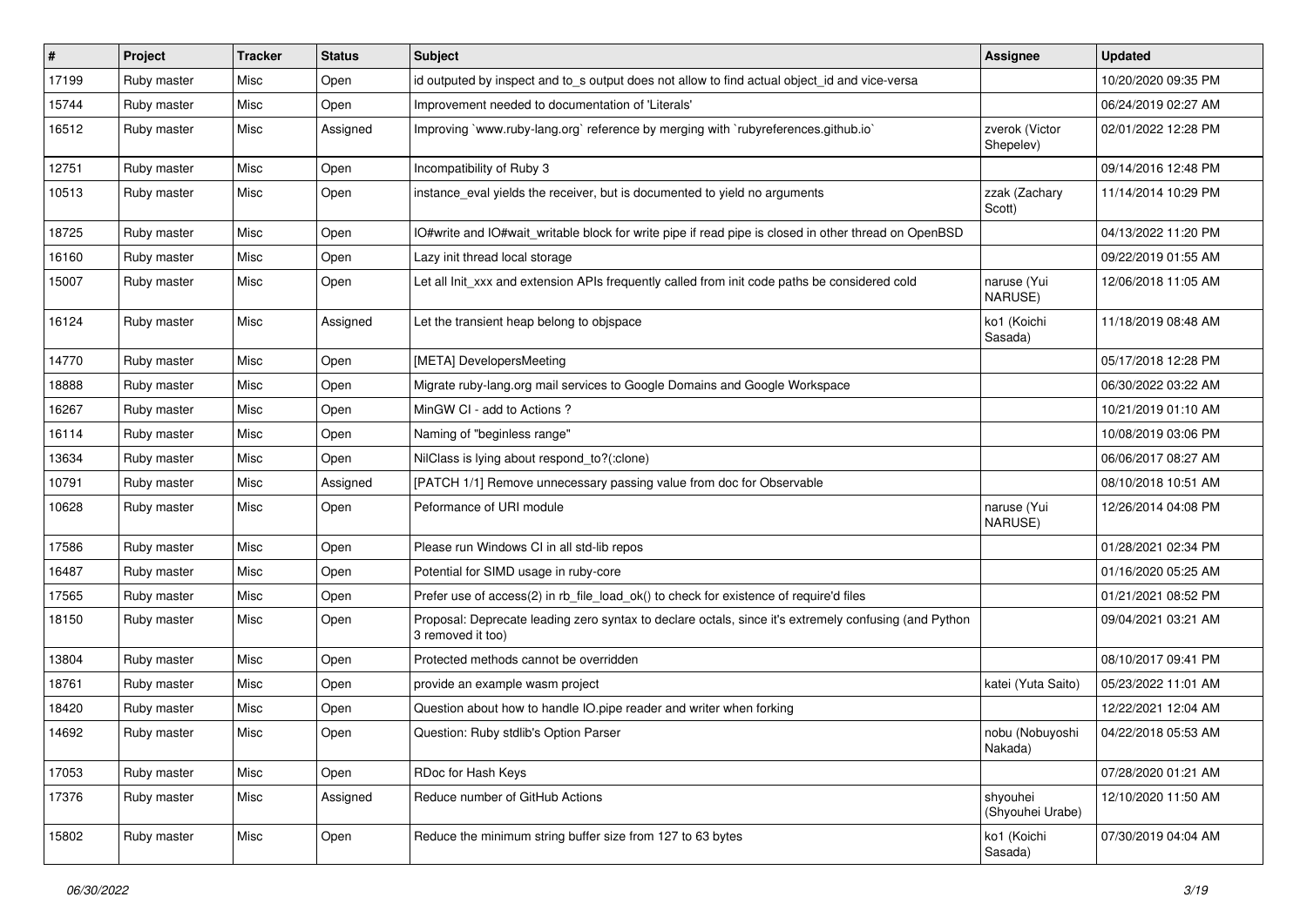| $\sharp$ | Project     | <b>Tracker</b> | <b>Status</b> | <b>Subject</b>                                                                                                                                        | <b>Assignee</b>                | <b>Updated</b>      |
|----------|-------------|----------------|---------------|-------------------------------------------------------------------------------------------------------------------------------------------------------|--------------------------------|---------------------|
| 18371    | Ruby master | Misc           | Assigned      | Release branches (release information in general)                                                                                                     | naruse (Yui<br>NARUSE)         | 03/23/2022 10:32 PM |
| 10541    | Ruby master | Misc           | Open          | Remove shorthand string interpolation syntax                                                                                                          | matz (Yukihiro<br>Matsumoto)   | 10/08/2015 05:44 PM |
| 16747    | Ruby master | Misc           | Assigned      | Repository reorganization request                                                                                                                     | nobu (Nobuyoshi<br>Nakada)     | 05/22/2020 01:30 PM |
| 11295    | Ruby master | Misc           | Open          | Request for comments about error messages                                                                                                             |                                | 10/22/2015 09:12 AM |
| 16895    | Ruby master | Misc           | Open          | Request for cooperation: Try your applications/libraries with master branch and debug options                                                         |                                | 05/15/2020 11:51 PM |
| 13968    | Ruby master | Misc           | Open          | [Ruby 3.x perhaps] - A (minimal?) static variant of ruby                                                                                              |                                | 01/14/2018 03:24 PM |
| 14149    | Ruby master | Misc           | Open          | Ruby Birthday Thread - 25th years anniversary                                                                                                         |                                | 12/02/2017 01:40 AM |
| 16408    | Ruby master | Misc           | Open          | Ruby docs list incorrect method signatures for PTY::getpty/PTY::spawn                                                                                 |                                | 12/12/2019 05:12 PM |
| 16629    | Ruby master | Misc           | Open          | ruby-loco now built & saved on GitHub, both mingw & mswin builds                                                                                      |                                | 02/12/2020 01:53 PM |
| 15402    | Ruby master | Misc           | Open          | Shrinking excess retained memory of container types on promotion to uncollectible                                                                     |                                | 12/11/2018 08:43 PM |
| 18068    | Ruby master | Misc           | Open          | Silence LoadError only if it is for rubygems itself                                                                                                   | hsbt (Hiroshi<br>SHIBATA)      | 08/08/2021 02:21 PM |
| 17815    | Ruby master | Misc           | Open          | Snapcraft Ruby plugin                                                                                                                                 |                                | 04/20/2021 07:59 PM |
| 16025    | Ruby master | Misc           | Assigned      | 'st check for sizeof st index t' declared as array with a negative size (emscripten)                                                                  | nobu (Nobuyoshi<br>Nakada)     | 07/30/2019 11:20 AM |
| 10783    | Ruby master | Misc           | Open          | String#concat has an "appending" behavior                                                                                                             |                                | 08/08/2018 03:08 AM |
| 17591    | Ruby master | Misc           | Open          | Test frameworks and REPLs do not show deprecation warnings by default                                                                                 |                                | 02/17/2021 09:06 AM |
| 17662    | Ruby master | Misc           | Assigned      | The heredoc pattern used in tests does not syntax highlight correctly in many editors                                                                 | nobu (Nobuyoshi<br>Nakada)     | 06/30/2021 12:54 PM |
| 13787    | Ruby master | Misc           | Open          | The path to Ruby 3.x - would it be useful to have a separate thread here at the tracker, for discussions<br>and issues and ideas related to ruby 3.x? |                                | 08/08/2017 08:29 AM |
| 14735    | Ruby master | Misc           | Open          | thread-safe operations in a hash could be documented                                                                                                  |                                | 05/04/2018 01:09 PM |
| 18840    | Ruby master | Misc           | Open          | Top-level #using and other methods docs                                                                                                               |                                | 06/18/2022 07:12 PM |
| 15568    | Ruby master | Misc           | Open          | TracePoint(:raise)#parameters raises RuntimeError                                                                                                     |                                | 01/27/2019 12:02 AM |
| 12911    | Ruby master | Misc           | Assigned      | Translate docs                                                                                                                                        |                                | 11/24/2021 04:52 AM |
| 17154    | Ruby master | Misc           | Open          | Update Pathname Documentation to Clarify Expected Behavior                                                                                            | akr (Akira Tanaka)             | 09/05/2020 01:18 PM |
| 17309    | Ruby master | Misc           | Open          | URI escape being deprecated, yet there is no replacement                                                                                              |                                | 11/11/2020 12:52 AM |
| 17569    | Ruby master | Misc           | Open          | uri lib maintainership                                                                                                                                | akr (Akira Tanaka)             | 01/23/2021 10:42 AM |
| 16507    | Ruby master | Misc           | Open          | $=\sim$ vs include? or match?                                                                                                                         |                                | 01/12/2020 11:27 PM |
| 9724     | Ruby master | Misc           | Open          | Warnings in Ruby: allow per-file directives to i.e. suppress warnings                                                                                 |                                | 04/10/2014 06:21 PM |
| 16188    | Ruby master | Misc           | Open          | What are the performance implications of the new keyword arguments in 2.7 and 3.0?                                                                    | jeremyevans0<br>(Jeremy Evans) | 11/27/2019 04:45 PM |
| 14190    | Ruby master | Misc           | Open          | What are the semantics of \$SAFE?                                                                                                                     |                                | 12/15/2017 10:28 PM |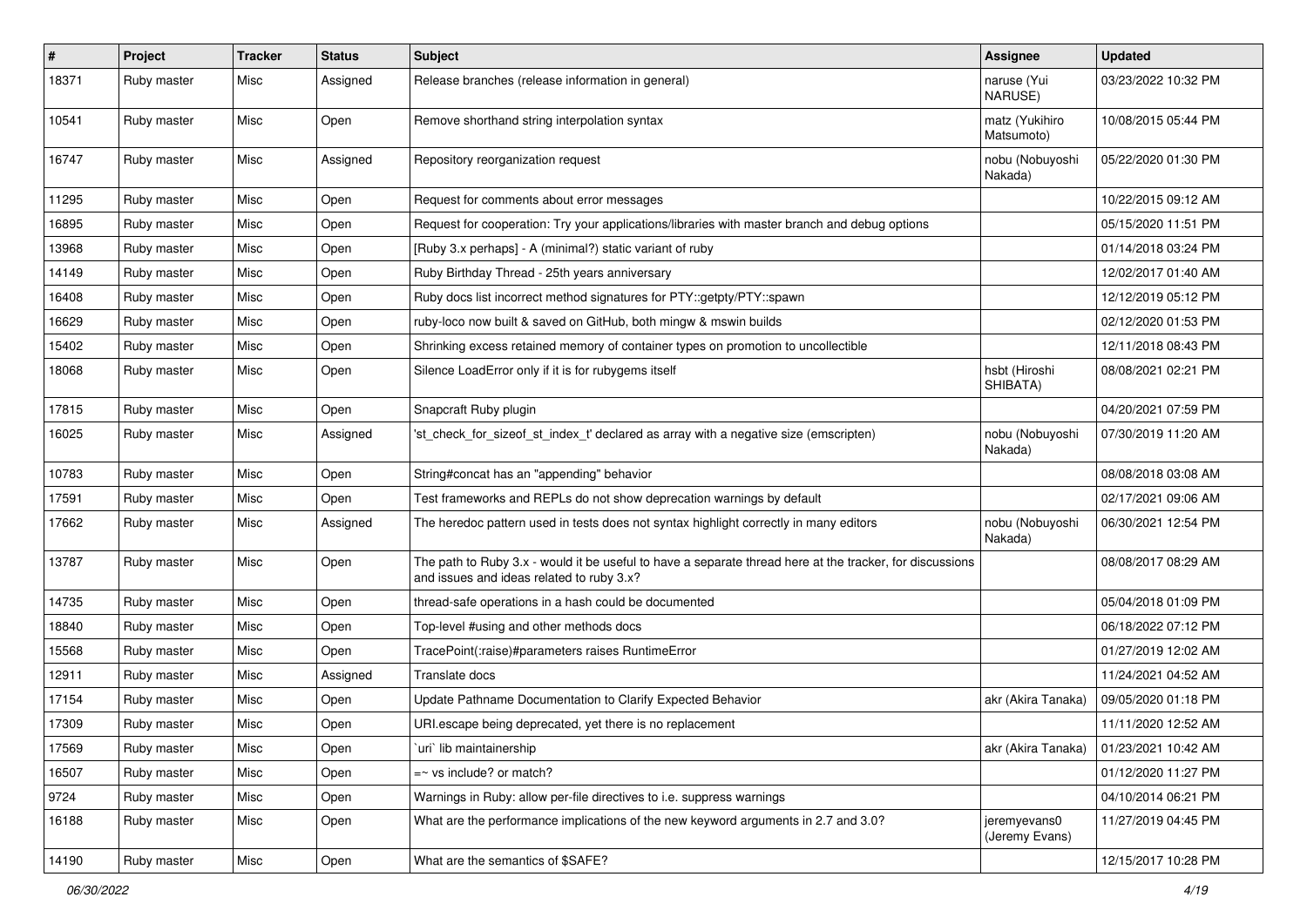| $\vert$ # | Project     | <b>Tracker</b> | <b>Status</b> | Subject                                                                                                                                     | <b>Assignee</b>                        | <b>Updated</b>      |
|-----------|-------------|----------------|---------------|---------------------------------------------------------------------------------------------------------------------------------------------|----------------------------------------|---------------------|
| 16157     | Ruby master | Misc           | Open          | What is the correct and *portable* way to do generic delegation?                                                                            |                                        | 10/15/2019 04:28 PM |
| 18352     | Ruby master | Misc           | Open          | What is the Hash#grep expected?                                                                                                             |                                        | 11/28/2021 10:39 PM |
| 16396     | Ruby master | Misc           | Open          | What is the reason for this behaviour of Find.find?                                                                                         |                                        | 12/09/2019 02:51 PM |
| 18587     | Ruby master | Misc           | Open          | What was the reason behind Ruby choosing SipHash for Hash?                                                                                  |                                        | 02/17/2022 12:02 AM |
| 14825     | Ruby master | Misc           | Open          | When redefining 'attr_xx' methods the visibility becomes 'public'                                                                           |                                        | 06/05/2018 05:57 AM |
| 16464     | Ruby master | Misc           | Open          | Which core objects should support deconstruct/deconstruct_keys?                                                                             |                                        | 12/30/2019 07:54 AM |
| 10983     | Ruby master | Misc           | Open          | Why blocks make Ruby methods 439% slower?                                                                                                   |                                        | 11/10/2015 06:21 AM |
| 14037     | Ruby master | Misc           | Open          | Writing doxygen document comments to static functions                                                                                       |                                        | 10/21/2017 07:48 AM |
| 15166     | Ruby master | Feature        | Assigned      | 2.5 times faster implementation than current gcd implmentation                                                                              | watson1978<br>(Shizuo Fujita)          | 04/26/2019 09:12 PM |
| 18332     | Ruby master | Feature        | Open          | a ? b                                                                                                                                       |                                        | 12/29/2021 04:38 AM |
| 12272     | Ruby master | Feature        | Open          | Accepting HTML entity name in string literal                                                                                                |                                        | 04/13/2016 05:16 AM |
| 12247     | Ruby master | Feature        | Open          | accept multiple arguments at Array#delete                                                                                                   |                                        | 04/04/2016 10:16 PM |
| 9347      | Ruby master | Feature        | Open          | Accept non callable argument to detect                                                                                                      | marcandre<br>(Marc-Andre<br>Lafortune) | 01/05/2018 09:00 PM |
| 16381     | Ruby master | Feature        | Open          | Accept resolv_timeout in Net::HTTP                                                                                                          |                                        | 11/29/2019 04:38 PM |
| 9992      | Ruby master | Feature        | Open          | Access Modifiers (Internal Interfaces)                                                                                                      |                                        | 12/18/2017 03:04 PM |
| 12867     | Ruby master | Feature        | Open          | Add ability to check validity of a URL                                                                                                      |                                        | 12/23/2021 11:43 PM |
| 18812     | Ruby master | Feature        | Open          | Add ability to trace exit locations for YJIT                                                                                                |                                        | 06/01/2022 02:42 PM |
| 17834     | Ruby master | Feature        | Open          | Add a Bytes and BytesArray class that implement memoryview                                                                                  |                                        | 05/06/2021 02:22 PM |
| 18168     | Ruby master | Feature        | Open          | Add ActiveSupport deep_transform_values to Ruby                                                                                             |                                        | 09/15/2021 05:29 AM |
| 8042      | Ruby master | Feature        | Assigned      | Add Addrinfo#socket to create a socket that is not connected or bound                                                                       | matz (Yukihiro<br>Matsumoto)           | 12/25/2017 06:15 PM |
| 17155     | Ruby master | Feature        | Open          | Add a Diggable mixin                                                                                                                        |                                        | 09/05/2020 02:08 PM |
| 14758     | Ruby master | Feature        | Open          | Add a first-class support for isolated bounded packages / modules / contexts                                                                |                                        | 05/18/2018 09:13 AM |
| 17942     | Ruby master | Feature        | Open          | Add a `initialize(public @a, private @b)` shortcut syntax for defining public/private accessors for<br>instance vars as part of constructor |                                        | 12/13/2021 12:43 AM |
| 9185      | Ruby master | Feature        | Open          | Add alias_class_method or class_alias functionality                                                                                         |                                        | 01/05/2018 09:00 PM |
| 15541     | Ruby master | Feature        | Open          | Add alias symbolize_keys for symbolize_names kwarg for JSON.parse                                                                           |                                        | 01/15/2020 07:00 PM |
| 11181     | Ruby master | Feature        | Open          | Add a line directive to Ruby                                                                                                                | matz (Yukihiro<br>Matsumoto)           | 01/26/2016 02:04 AM |
| 7704      | Ruby master | Feature        | Open          | Add a list of enabled (experimental) language features.                                                                                     | matz (Yukihiro<br>Matsumoto)           | 12/25/2017 06:15 PM |
| 15446     | Ruby master | Feature        | Open          | Add a method `String#each_match` to the Ruby core                                                                                           |                                        | 02/06/2019 08:00 AM |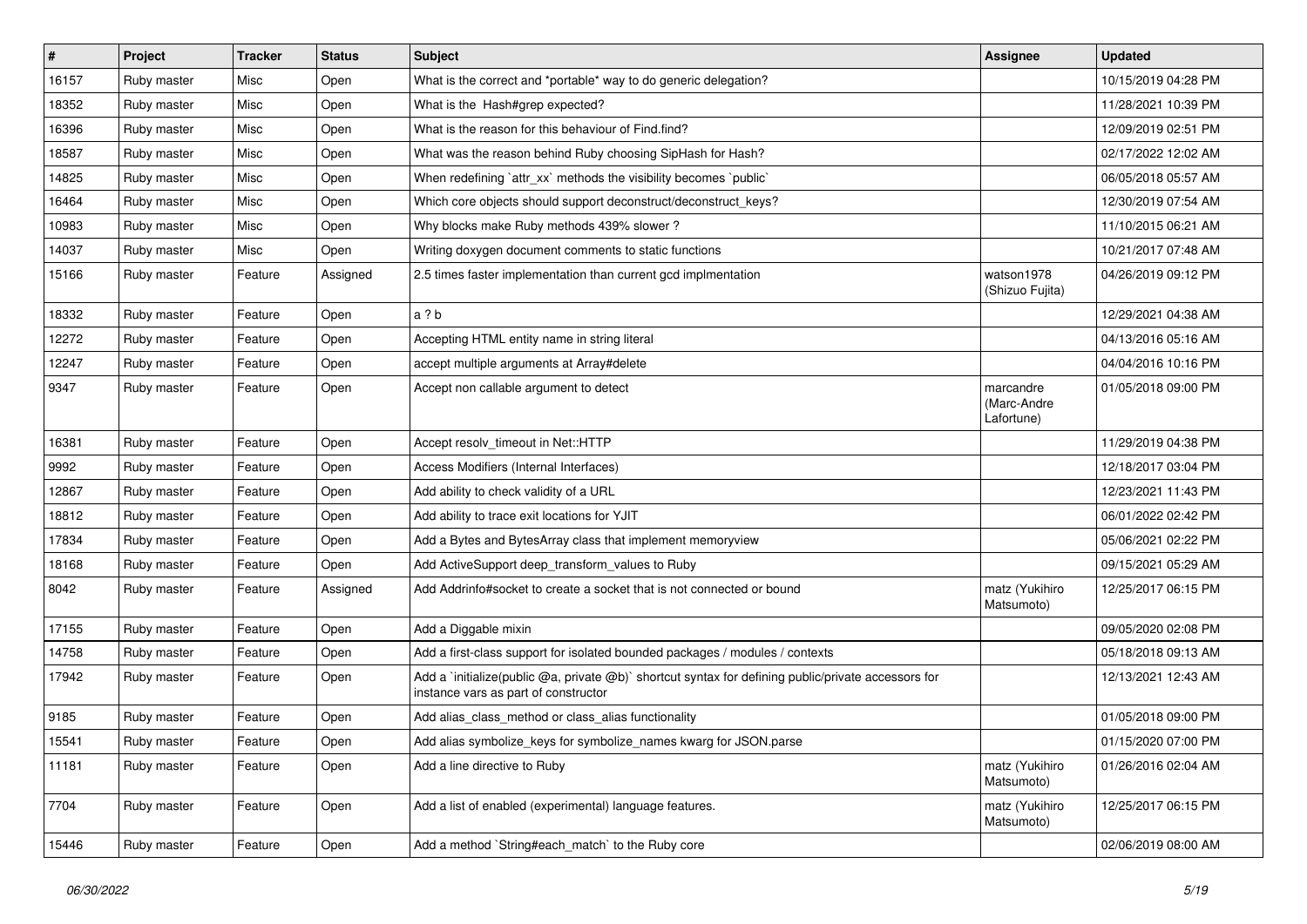| $\vert$ # | Project     | <b>Tracker</b> | <b>Status</b> | Subject                                                                                | <b>Assignee</b>              | <b>Updated</b>      |
|-----------|-------------|----------------|---------------|----------------------------------------------------------------------------------------|------------------------------|---------------------|
| 13395     | Ruby master | Feature        | Open          | Add a method to check for not nil                                                      |                              | 09/30/2017 12:53 PM |
| 6682      | Ruby master | Feature        | Assigned      | Add a method to return an instance attached by a singleton class                       | shyouhei<br>(Shyouhei Urabe) | 12/25/2017 06:15 PM |
| 16761     | Ruby master | Feature        | Open          | Add an API to move the entire heap, as to make testing GC.compact compatibility easier |                              | 05/07/2020 04:03 PM |
| 16665     | Ruby master | Feature        | Open          | Add an Array#except_index method                                                       |                              | 03/15/2020 03:37 PM |
| 18762     | Ruby master | Feature        | Open          | Add an Array#undigits that compliments Integer#digits                                  |                              | 05/03/2022 08:08 PM |
| 13820     | Ruby master | Feature        | Open          | Add a nil coalescing operator                                                          |                              | 03/16/2021 03:34 PM |
| 6973      | Ruby master | Feature        | Assigned      | Add an #integral? method to Numeric to test for whole-number values                    | mrkn (Kenta<br>Murata)       | 12/25/2017 06:15 PM |
| 16946     | Ruby master | Feature        | Open          | Add an `intersperse` method                                                            |                              | 06/11/2020 01:47 AM |
| 18275     | Ruby master | Feature        | Open          | Add an option to define_method to not capture the surrounding environment              | ko1 (Koichi<br>Sasada)       | 12/03/2021 02:34 PM |
| 6309      | Ruby master | Feature        | Assigned      | Add a reference queue for weak references                                              | matz (Yukihiro<br>Matsumoto) | 08/23/2020 09:07 PM |
| 16913     | Ruby master | Feature        | Open          | Add `ARGF#each_io`                                                                     |                              | 05/25/2020 11:33 PM |
| 8626      | Ruby master | Feature        | Open          | Add a Set coercion method to the standard lib: Set(possible_set)                       |                              | 12/23/2021 11:43 PM |
| 16012     | Ruby master | Feature        | Assigned      | Add a (small) test-install suite?                                                      | hsbt (Hiroshi<br>SHIBATA)    | 07/30/2019 08:13 AM |
| 18004     | Ruby master | Feature        | Open          | Add Async to the stdlib                                                                |                              | 11/26/2021 06:01 AM |
| 16244     | Ruby master | Feature        | Open          | Add a Time#before? and Time#after? method                                              |                              | 12/15/2019 12:59 AM |
| 18228     | Ruby master | Feature        | Open          | Add a 'timeout' option to 'IO.copy_stream'                                             |                              | 10/01/2021 05:10 AM |
| 18594     | Ruby master | Feature        | Open          | Add a #to_h method on URI::Generic                                                     |                              | 03/31/2022 01:18 PM |
| 12455     | Ruby master | Feature        | Open          | Add a way for class String to determine whether it has only numbers / digits or not    |                              | 07/20/2016 03:13 AM |
| 16018     | Ruby master | Feature        | Open          | Add a way to deprecate methods                                                         |                              | 09/02/2019 06:24 AM |
| 15222     | Ruby master | Feature        | Open          | Add a way to distinguish between Struct classes with and without keyword initializer   |                              | 10/11/2018 01:16 PM |
| 12244     | Ruby master | Feature        | Open          | Add a way to 'integer - integer % num'                                                 | matz (Yukihiro<br>Matsumoto) | 05/17/2016 06:05 AM |
| 16150     | Ruby master | Feature        | Open          | Add a way to request a frozen string from to_s                                         |                              | 06/03/2022 04:42 PM |
| 11148     | Ruby master | Feature        | Open          | Add a way to require files, but not raise an exception when the file isn't found       |                              | 05/13/2015 05:57 PM |
| 18593     | Ruby master | Feature        | Open          | Add back URI.escape                                                                    |                              | 02/18/2022 07:45 PM |
| 12802     | Ruby master | Feature        | Open          | Add BLAKE2 support to Digest                                                           |                              | 09/02/2019 05:58 AM |
| 14066     | Ruby master | Feature        | Assigned      | Add CAA DNS RR on Resolv                                                               | akr (Akira Tanaka)           | 11/10/2017 06:50 AM |
| 16282     | Ruby master | Feature        | Open          | Add "call data" wrapper IMEMO object so inline cache can be updated                    |                              | 10/29/2019 12:13 AM |
| 11373     | Ruby master | Feature        | Open          | Add command line option to query valid values for --dump                               |                              | 07/27/2021 11:09 AM |
| 13263     | Ruby master | Feature        | Open          | Add companion integer nth-root method to recent Integer#isqrt                          |                              | 04/05/2017 12:49 AM |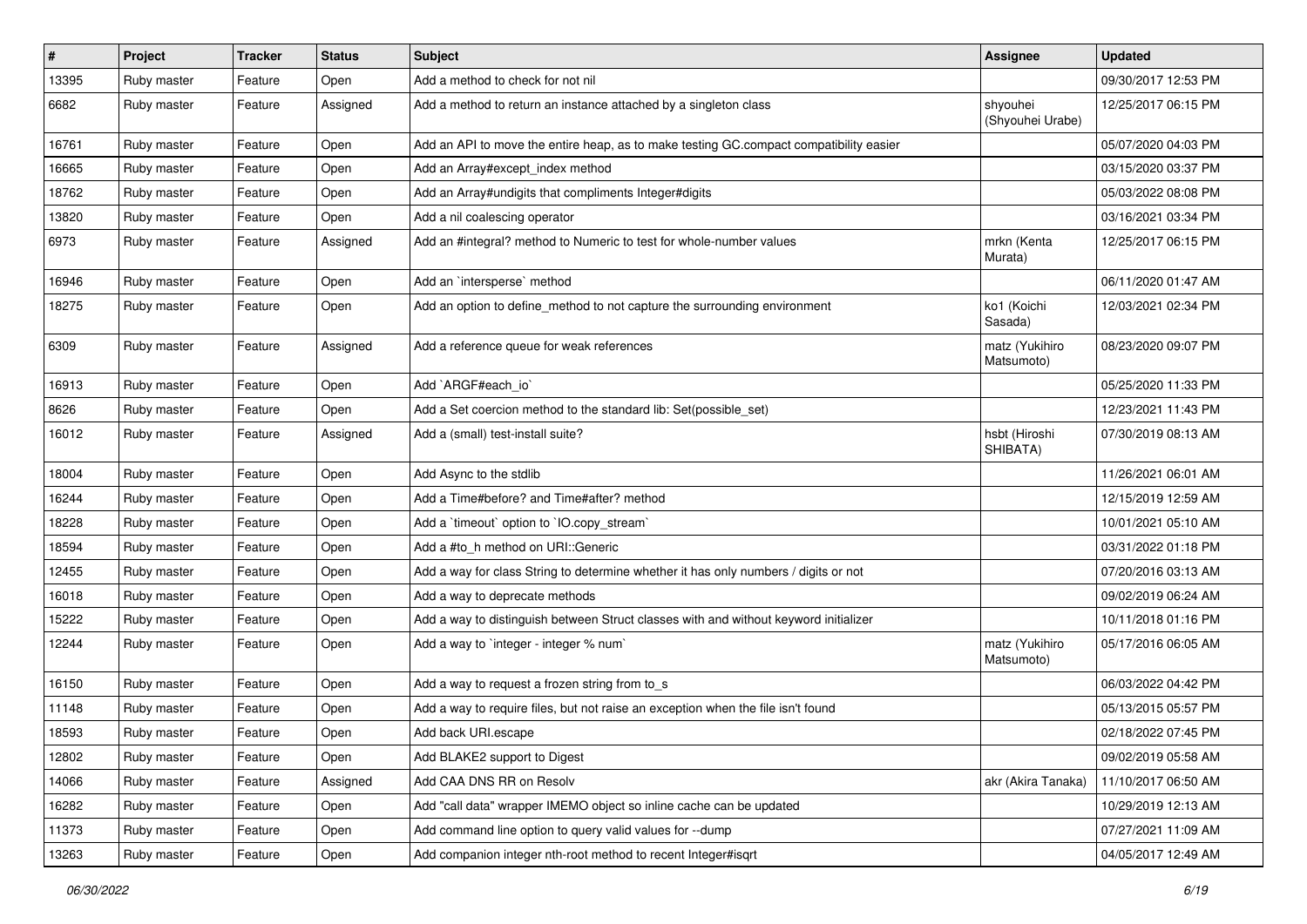| $\sharp$ | Project     | Tracker | <b>Status</b> | <b>Subject</b>                                                                             | Assignee                             | <b>Updated</b>      |
|----------|-------------|---------|---------------|--------------------------------------------------------------------------------------------|--------------------------------------|---------------------|
| 15393    | Ruby master | Feature | Open          | Add compilation flags to freeze Array and Hash literals                                    |                                      | 01/15/2019 12:15 AM |
| 17496    | Ruby master | Feature | Open          | Add constant Math::TAU                                                                     |                                      | 01/13/2021 05:47 AM |
| 18146    | Ruby master | Feature | Open          | Add 'delete prefix' and 'delete suffix' to 'Pathname'                                      |                                      | 09/03/2021 04:59 AM |
| 14618    | Ruby master | Feature | Open          | Add display width method to String for CLI                                                 |                                      | 03/21/2018 04:00 AM |
| 16937    | Ruby master | Feature | Assigned      | Add DNS over HTTP to Resolv                                                                | akr (Akira Tanaka)                   | 12/10/2020 09:15 AM |
| 15590    | Ruby master | Feature | Open          | Add dups to Array to find duplicates                                                       |                                      | 02/08/2019 10:00 AM |
| 11577    | Ruby master | Feature | Open          | Add encodeURIComponent compatible API for URI                                              |                                      | 10/09/2015 01:40 PM |
| 14077    | Ruby master | Feature | Open          | Add Encoding::FILESYSTEM and Encoding::LOCALE constants                                    |                                      | 11/03/2017 09:31 PM |
| 5970     | Ruby master | Feature | Assigned      | Add Enumerable#join with same semantics as Array#join                                      | matz (Yukihiro<br>Matsumoto)         | 12/25/2017 06:15 PM |
| 14399    | Ruby master | Feature | Open          | Add Enumerable#product                                                                     |                                      | 08/11/2019 09:34 PM |
| 14593    | Ruby master | Feature | Open          | Add `Enumerator#concat`                                                                    |                                      | 03/08/2018 09:15 PM |
| 16833    | Ruby master | Feature | Open          | Add Enumerator#empty?                                                                      |                                      | 05/06/2020 07:55 PM |
| 18438    | Ruby master | Feature | Open          | Add `Exception#additional_message` to show additional error information                    |                                      | 02/07/2022 02:55 AM |
| 8960     | Ruby master | Feature | Assigned      | Add Exception#backtrace locations                                                          | ko1 (Koichi<br>Sasada)               | 11/25/2016 02:15 PM |
| 18564    | Ruby master | Feature | Open          | Add Exception#detailed_message                                                             | mame (Yusuke<br>Endoh)               | 02/01/2022 08:06 PM |
| 13696    | Ruby master | Feature | Open          | Add exchange and noreplace options to File.rename                                          | Glass_saga<br>(Masaki<br>Matsushita) | 12/01/2017 04:34 PM |
| 14092    | Ruby master | Feature | Open          | Add extension key argument to Tempfile                                                     |                                      | 11/08/2017 06:47 PM |
| 13893    | Ruby master | Feature | Open          | Add Fiber#[] and Fiber#[]= and restore Thread#[] and Thread#[]= to their original behavior |                                      | 08/14/2020 01:48 AM |
| 11583    | Ruby master | Feature | Open          | Add File#unlink                                                                            |                                      | 10/12/2015 05:40 AM |
| 17165    | Ruby master | Feature | Open          | Add 'filter' and 'flatten' keywords to 'Enumerable#map'                                    |                                      | 09/13/2020 09:41 AM |
| 16929    | Ruby master | Feature | Open          | Add GC.start(compact: true)                                                                |                                      | 06/01/2020 03:42 PM |
| 13924    | Ruby master | Feature | Open          | Add headings/hints to RubyVM::InstructionSequence#disasm                                   |                                      | 09/20/2017 01:40 PM |
| 9556     | Ruby master | Feature | Open          | Add HTTP#get block functionality to HTTP.get                                               |                                      | 02/23/2014 05:53 AM |
| 10481    | Ruby master | Feature | Assigned      | Add "if" and "unless" clauses to rescue statements                                         | matz (Yukihiro<br>Matsumoto)         | 01/18/2015 02:46 PM |
| 7362     | Ruby master | Feature | Assigned      | Adding Pathname#start_with?                                                                | akr (Akira Tanaka)                   | 12/25/2017 06:15 PM |
| 14476    | Ruby master | Feature | Assigned      | Adding same_all? for checking whether all items in an Array are same                       | mrkn (Kenta<br>Murata)               | 08/28/2020 01:10 PM |
| 14404    | Ruby master | Feature | Open          | Adding writev support to IO#write_nonblock                                                 |                                      | 01/29/2018 12:29 AM |
| 10489    | Ruby master | Feature | Open          | Add inherit method for clearer and multiple inheritance                                    | matz (Yukihiro<br>Matsumoto)         | 12/10/2020 08:53 AM |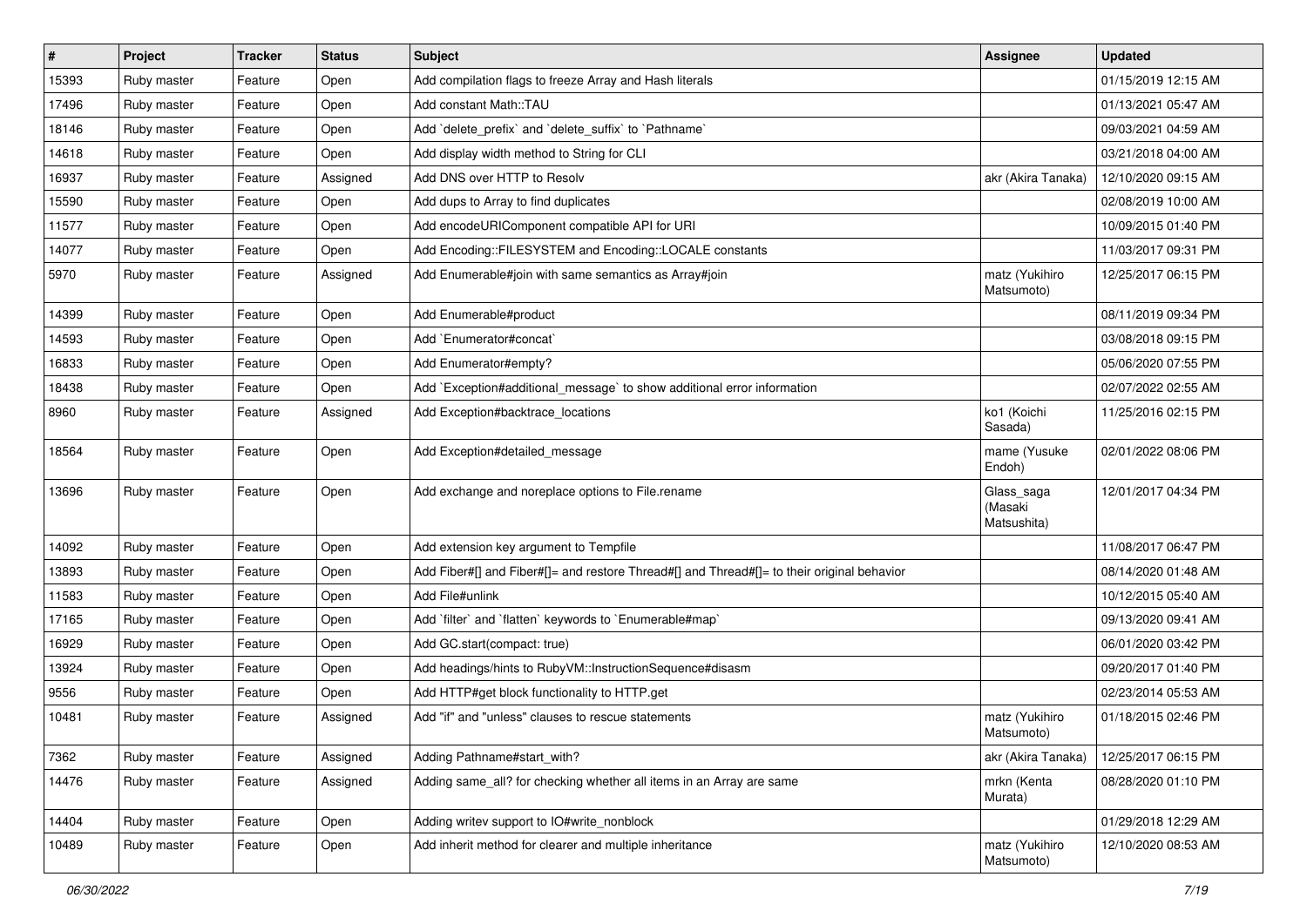| $\sharp$ | Project     | <b>Tracker</b> | <b>Status</b> | <b>Subject</b>                                                                                                                         | <b>Assignee</b>              | <b>Updated</b>      |
|----------|-------------|----------------|---------------|----------------------------------------------------------------------------------------------------------------------------------------|------------------------------|---------------------|
| 18835    | Ruby master | Feature        | Open          | Add InstructionSequence#type method                                                                                                    |                              | 06/16/2022 10:30 PM |
| 17830    | Ruby master | Feature        | Open          | Add Integer#previous and Integer#prev                                                                                                  | matz (Yukihiro<br>Matsumoto) | 04/27/2021 11:35 PM |
| 16245    | Ruby master | Feature        | Open          | Add interfaces to count and measure size all IMEMO objects                                                                             |                              | 10/17/2019 09:16 PM |
| 16757    | Ruby master | Feature        | Open          | Add intersection to Range                                                                                                              |                              | 01/22/2022 07:26 AM |
| 17833    | Ruby master | Feature        | Open          | add IO.readinto(b) where b is a bytes like object that is you can get a memoryview from                                                |                              | 06/30/2021 02:36 PM |
| 17326    | Ruby master | Feature        | Open          | Add Kernel#must! to the standard library                                                                                               |                              | 06/22/2022 04:10 PM |
| 11597    | Ruby master | Feature        | Open          | Add Linux-specific setfsuid(2)/setfsgid(2)                                                                                             |                              | 10/15/2015 10:08 PM |
| 16231    | Ruby master | Feature        | Open          | Add #location to Net::HTTPResponse                                                                                                     |                              | 10/06/2019 11:14 PM |
| 14122    | Ruby master | Feature        | Open          | Add LogicError                                                                                                                         |                              | 06/17/2019 11:47 PM |
| 18179    | Ruby master | Feature        | Open          | Add Math methods to Numeric                                                                                                            |                              | 03/24/2022 02:54 PM |
| 16899    | Ruby master | Feature        | Open          | Add method `Array#both end`                                                                                                            |                              | 05/18/2020 01:44 AM |
| 7876     | Ruby master | Feature        | Open          | Add method for accessing Class from within Singleton Class                                                                             | matz (Yukihiro<br>Matsumoto) | 12/25/2017 06:15 PM |
| 4818     | Ruby master | Feature        | Assigned      | Add method marshalable?                                                                                                                | matz (Yukihiro<br>Matsumoto) | 12/25/2017 06:15 PM |
| 8994     | Ruby master | Feature        | Open          | add methods for Float to get if an NaN is quiet or not, also add class methods for Float to "generate"<br>an quiet NaN and an loud NaN |                              | 10/21/2019 10:38 PM |
| 15571    | Ruby master | Feature        | Open          | Add methods: iroot, root, and roots                                                                                                    |                              | 01/30/2019 06:17 PM |
| 14771    | Ruby master | Feature        | Open          | Add method to create DNS resource from data string                                                                                     |                              | 05/17/2018 10:43 PM |
| 9779     | Ruby master | Feature        | Open          | Add Module#descendents                                                                                                                 |                              | 01/05/2018 09:00 PM |
| 17753    | Ruby master | Feature        | Open          | Add Module#namespace                                                                                                                   |                              | 04/17/2021 08:04 AM |
| 8275     | Ruby master | Feature        | Open          | Add Module#public_const_get                                                                                                            |                              | 12/23/2021 11:43 PM |
| 18418    | Ruby master | Feature        | Open          | Add Net::HTTP#security_level=                                                                                                          |                              | 12/19/2021 11:58 AM |
| 18675    | Ruby master | Feature        | Open          | Add new exception class for resolv timeouts                                                                                            |                              | 04/01/2022 11:22 PM |
| 17406    | Ruby master | Feature        | Open          | Add `NoMatchingPatternError#depth`                                                                                                     |                              | 12/19/2020 03:18 PM |
| 18809    | Ruby master | Feature        | Open          | Add Numeric#ceildiv                                                                                                                    |                              | 06/21/2022 06:21 PM |
| 9585     | Ruby master | Feature        | Open          | Add Object#in? to make ruby easier to read                                                                                             |                              | 03/15/2014 04:49 PM |
| 8751     | Ruby master | Feature        | Open          | Add offsets to method#source location                                                                                                  |                              | 12/23/2021 11:43 PM |
| 8576     | Ruby master | Feature        | Assigned      | Add optimized method type for constant value methods                                                                                   | ko1 (Koichi<br>Sasada)       | 12/25/2017 06:15 PM |
| 6842     | Ruby master | Feature        | Assigned      | Add Optional Arguments to String#strip                                                                                                 | matz (Yukihiro<br>Matsumoto) | 08/24/2016 05:50 AM |
| 7654     | Ruby master | Feature        | Open          | Add optional code block to IO::readlines                                                                                               | matz (Yukihiro<br>Matsumoto) | 12/25/2017 06:15 PM |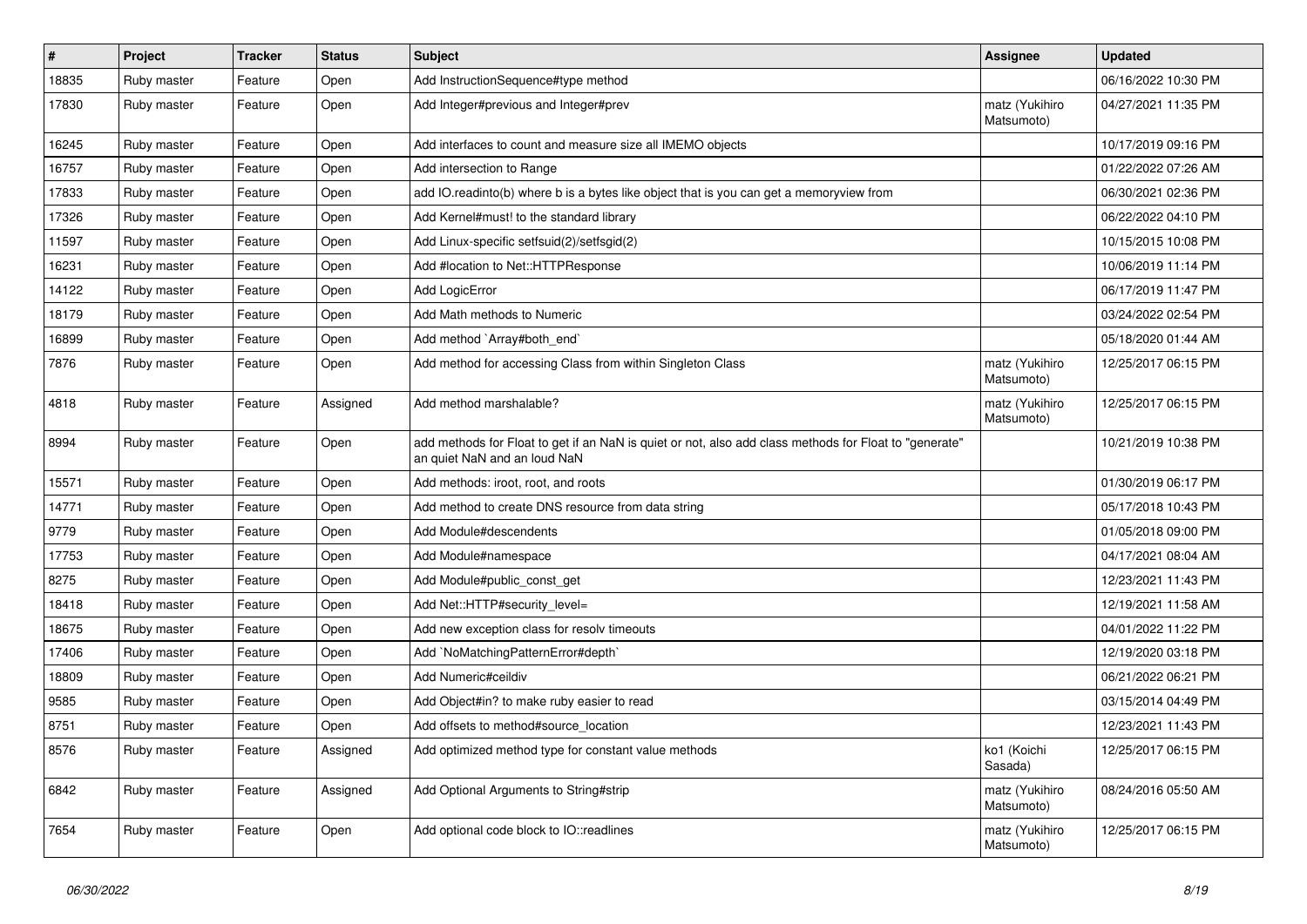| $\sharp$ | Project     | <b>Tracker</b> | <b>Status</b> | <b>Subject</b>                                            | Assignee                               | <b>Updated</b>      |
|----------|-------------|----------------|---------------|-----------------------------------------------------------|----------------------------------------|---------------------|
| 15815    | Ruby master | Feature        | Open          | Add option to raise NoMethodError for OpenStruct          | marcandre<br>(Marc-Andre<br>Lafortune) | 09/28/2020 02:11 AM |
| 5461     | Ruby master | Feature        | Assigned      | Add pipelining to Net::HTTP                               | naruse (Yui<br>NARUSE)                 | 12/25/2017 06:15 PM |
| 13765    | Ruby master | Feature        | Open          | Add Proc#bind                                             |                                        | 07/26/2017 01:31 PM |
| 18774    | Ruby master | Feature        | Open          | Add Queue#pop(timeout:)                                   |                                        | 05/20/2022 12:27 AM |
| 13933    | Ruby master | Feature        | Open          | Add Range#empty?                                          |                                        | 10/25/2017 09:19 AM |
| 11917    | Ruby master | Feature        | Open          | Add Range#length as an alias for size                     |                                        | 01/30/2016 07:01 AM |
| 14777    | Ruby master | Feature        | Open          | Add Range#offset?                                         |                                        | 05/19/2018 03:50 PM |
| 18515    | Ruby master | Feature        | Open          | Add Range#reverse_each implementation for performance     |                                        | 01/31/2022 02:23 AM |
| 7883     | Ruby master | Feature        | Open          | Add Regex#to_proc                                         | matz (Yukihiro<br>Matsumoto)           | 12/25/2017 06:15 PM |
| 15217    | Ruby master | Feature        | Open          | Add Resolv.current_resolver                               |                                        | 10/08/2018 11:18 PM |
| 11312    | Ruby master | Feature        | Open          | Add Resolv::DNS::Resource::IN::SPF                        | akr (Akira Tanaka)                     | 07/01/2015 03:26 AM |
| 17134    | Ruby master | Feature        | Open          | Add resolv_timeout to TCPSocket                           |                                        | 12/10/2020 09:09 AM |
| 13639    | Ruby master | Feature        | Open          | Add "RTMIN" and "RTMAX" to Signal.list                    |                                        | 08/31/2017 09:06 AM |
| 14833    | Ruby master | Feature        | Open          | Add RubyVM::AST::Node#pretty_print                        |                                        | 06/07/2018 02:56 PM |
| 17375    | Ruby master | Feature        | Open          | Add scheduler callbacks for transferring fibers           |                                        | 12/07/2020 11:31 PM |
| 17208    | Ruby master | Feature        | Open          | Add `Set#compact` and `Set#compact!` methods              |                                        | 11/05/2020 10:44 AM |
| 17325    | Ruby master | Feature        | Open          | Adds Fiber#cancel, which forces a Fiber to break/return   |                                        | 11/19/2020 12:34 AM |
| 14114    | Ruby master | Feature        | Open          | Add #step for Array, Enumerable, Enumerator               |                                        | 06/24/2019 05:00 PM |
| 14033    | Ruby master | Feature        | Open          | Add String#append                                         |                                        | 08/08/2018 03:01 AM |
| 14919    | Ruby master | Feature        | Open          | Add String#byteinsert                                     |                                        | 07/18/2018 01:29 PM |
| 13626    | Ruby master | Feature        | Open          | Add String#byteslice!                                     |                                        | 07/03/2018 11:07 PM |
| 9043     | Ruby master | Feature        | Open          | Add String#f method as shortcut for #freeze               | matz (Yukihiro<br>Matsumoto)           | 01/05/2018 09:00 PM |
| 10574    | Ruby master | Feature        | Open          | Add String#Ichomp and String.Ichomp!                      | matz (Yukihiro<br>Matsumoto)           | 12/15/2014 04:34 PM |
| 10869    | Ruby master | Feature        | Open          | Add support for option to pre-compile Ruby files          |                                        | 02/23/2015 11:08 AM |
| 15560    | Ruby master | Feature        | Open          | Add support for read/write offsets.                       |                                        | 01/26/2019 11:03 AM |
| 12115    | Ruby master | Feature        | Open          | Add Symbol#call to allow to_proc shorthand with arguments |                                        | 11/16/2018 09:49 AM |
| 5478     | Ruby master | Feature        | Open          | Add syntax to import Set into core                        |                                        | 09/02/2020 12:24 PM |
| 5945     | Ruby master | Feature        | Assigned      | Add the ability to mark a at_exit as process-local.       | matz (Yukihiro<br>Matsumoto)           | 10/10/2018 08:29 AM |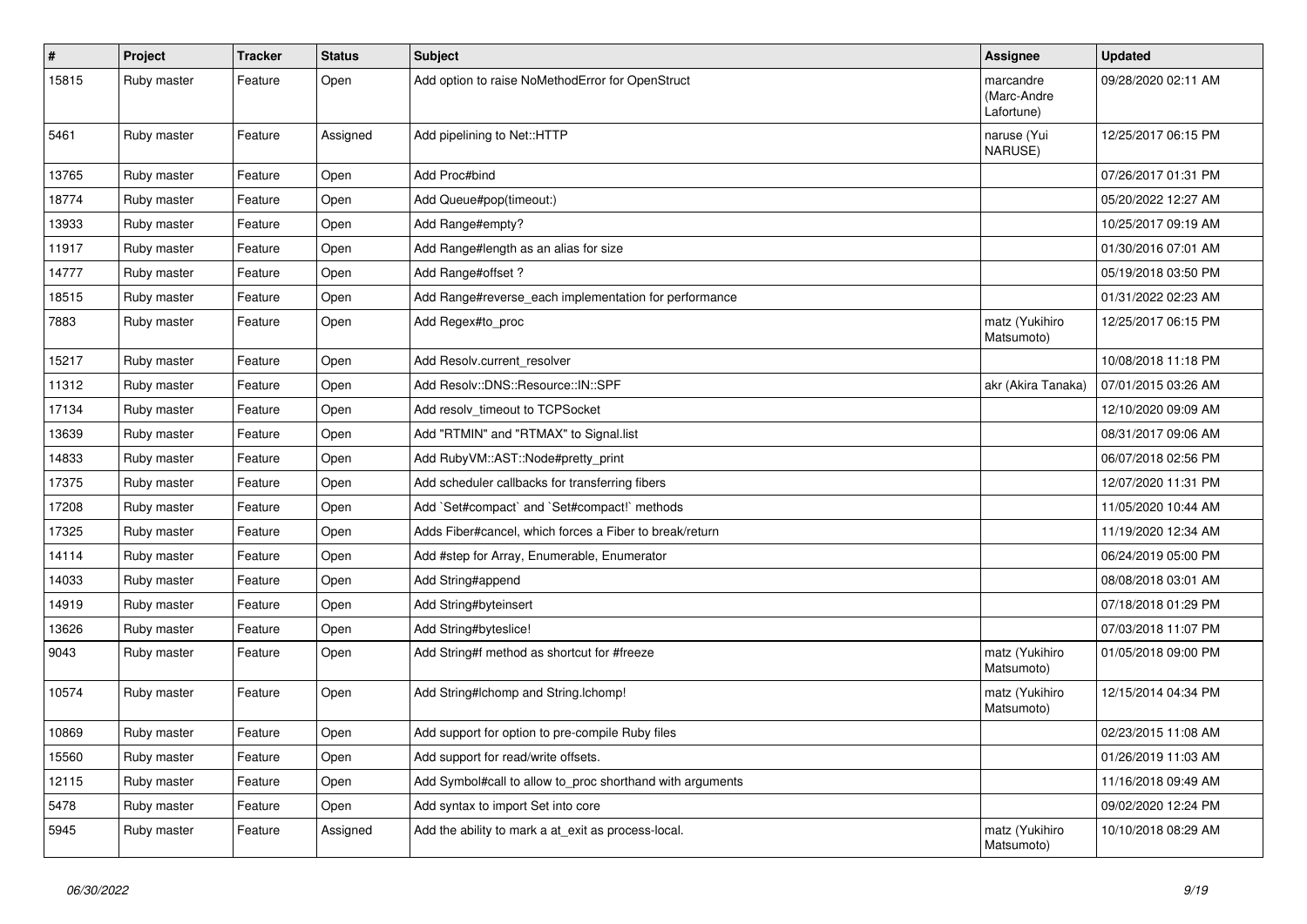| $\vert$ # | Project     | <b>Tracker</b> | <b>Status</b> | <b>Subject</b>                                                                                    | <b>Assignee</b>              | <b>Updated</b>      |
|-----------|-------------|----------------|---------------|---------------------------------------------------------------------------------------------------|------------------------------|---------------------|
| 16425     | Ruby master | Feature        | Open          | Add Thread#dig                                                                                    |                              | 12/17/2019 12:15 AM |
| 8640      | Ruby master | Feature        | Open          | Add Time#elapsed to return nanoseconds since creation                                             |                              | 12/23/2021 11:43 PM |
| 10829     | Ruby master | Feature        | Open          | Add to proc method to the Array class                                                             |                              | 12/23/2021 11:43 PM |
| 16137     | Ruby master | Feature        | Open          | Add $==$ to UnboundMethod                                                                         |                              | 09/07/2019 11:05 AM |
| 8967      | Ruby master | Feature        | Open          | add uninclude and unextend method                                                                 |                              | 09/30/2013 02:18 PM |
| 9887      | Ruby master | Feature        | Open          | Add uninclude please                                                                              |                              | 05/31/2014 01:33 PM |
| 9929      | Ruby master | Feature        | Open          | add with_default method to Hash                                                                   |                              | 06/11/2014 12:08 AM |
| 15456     | Ruby master | Feature        | Open          | Adopt some kind of consistent versioning mechanism                                                |                              | 02/07/2019 06:26 PM |
| 11660     | Ruby master | Feature        | Open          | a falsy value (similar to js undefined) that facilitates forwarding of default arguments          |                              | 11/05/2019 07:33 PM |
| 15036     | Ruby master | Feature        | Open          | after upgrade when run apt upgrade metasploit                                                     |                              | 12/23/2021 11:43 PM |
| 15804     | Ruby master | Feature        | Open          | A generic method to resolve the indexing on a sequence                                            |                              | 04/28/2019 12:54 PM |
| 7614      | Ruby master | Feature        | Open          | alias_accessor                                                                                    | matz (Yukihiro<br>Matsumoto) | 12/25/2017 06:15 PM |
| 8016      | Ruby master | Feature        | Assigned      | Alias _FILE_ and _LINE_ as methods                                                                | matz (Yukihiro<br>Matsumoto) | 12/25/2017 06:15 PM |
| 16781     | Ruby master | Feature        | Open          | alias :fold :reduce                                                                               |                              | 05/16/2020 08:28 AM |
| 12145     | Ruby master | Feature        | Open          | Aliashood between 'size' and 'length' is not consistent                                           |                              | 06/27/2019 10:02 PM |
| 17773     | Ruby master | Feature        | Open          | Alias `Numeric#zero?` and `Float#zero?` as `Numeric#empty?` and `Float#empty?`                    |                              | 04/02/2021 03:39 PM |
| 9784      | Ruby master | Feature        | Open          | Alias URI#merge to URI#join                                                                       |                              | 04/29/2014 05:42 AM |
| 17356     | Ruby master | Feature        | Open          | Alignment of memory allocated through Fiddle struct's malloc                                      |                              | 12/02/2020 11:06 AM |
| 18559     | Ruby master | Feature        | Open          | Allocation tracing: Objects created by the parser are attributed to Kernel.require                |                              | 06/28/2022 12:21 PM |
| 17279     | Ruby master | Feature        | Open          | Allow a negative step in Range#step with a block                                                  | matz (Yukihiro<br>Matsumoto) | 10/22/2020 02:23 AM |
| 13890     | Ruby master | Feature        | Open          | Allow a regexp as an argument to 'count', to count more interesting things than single characters |                              | 12/30/2017 04:37 AM |
| 5582      | Ruby master | Feature        | Assigned      | Allow clone of singleton methods on a BasicObject                                                 | matz (Yukihiro<br>Matsumoto) | 12/25/2017 06:15 PM |
| 14463     | Ruby master | Feature        | Open          | Allow comments to precede dots in member expressions                                              |                              | 12/23/2021 11:43 PM |
| 12968     | Ruby master | Feature        | Open          | Allow default value via block for Integer(), Float() and Rational()                               |                              | 06/28/2017 05:53 PM |
| 6452      | Ruby master | Feature        | Assigned      | Allow extend to override class methods                                                            | matz (Yukihiro<br>Matsumoto) | 12/10/2020 08:53 AM |
| 13821     | Ruby master | Feature        | Assigned      | Allow fibers to be resumed across threads                                                         | ko1 (Koichi<br>Sasada)       | 02/15/2019 10:09 AM |
| 7436      | Ruby master | Feature        | Assigned      | Allow for a "granularity" flag for backtrace_locations                                            | matz (Yukihiro<br>Matsumoto) | 12/25/2017 06:15 PM |
| 16739     | Ruby master | Feature        | Open          | Allow Hash#keys and Hash#values to accept a block for filtering output                            |                              | 07/10/2020 04:09 PM |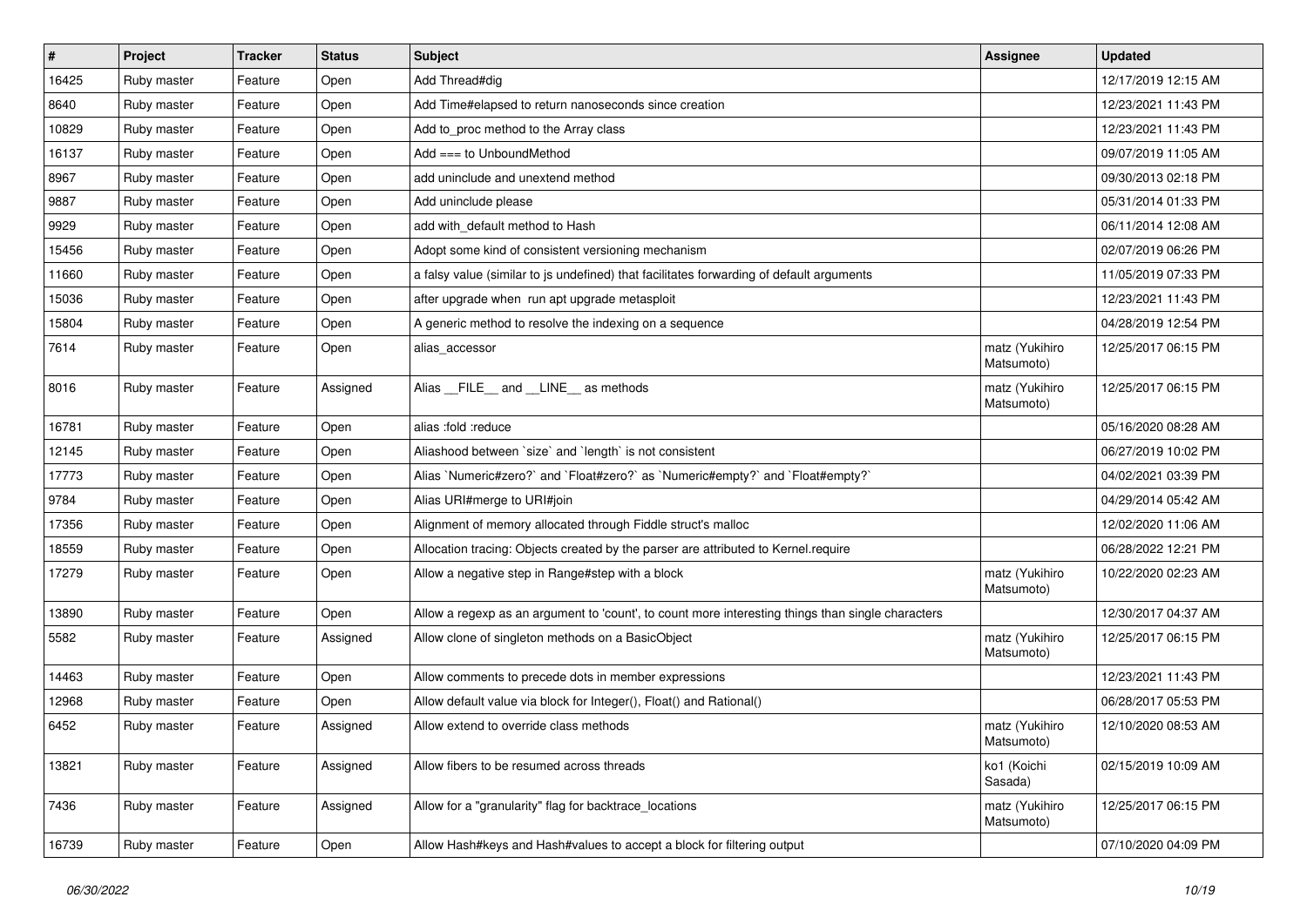| $\pmb{\#}$ | Project     | <b>Tracker</b> | <b>Status</b> | Subject                                                                                                                 | <b>Assignee</b>                      | <b>Updated</b>      |
|------------|-------------|----------------|---------------|-------------------------------------------------------------------------------------------------------------------------|--------------------------------------|---------------------|
| 10404      | Ruby master | Feature        | Open          | Allow individual finalizers to be removed with ObjectSpace.undefine_finalizer                                           | matz (Yukihiro<br>Matsumoto)         | 10/20/2014 08:14 AM |
| 5617       | Ruby master | Feature        | Assigned      | Allow install RubyGems into dediceted directory                                                                         | hsbt (Hiroshi<br>SHIBATA)            | 05/16/2018 09:15 AM |
| 8678       | Ruby master | Feature        | Assigned      | Allow invalid string to work with regexp                                                                                | matz (Yukihiro<br>Matsumoto)         | 01/05/2018 09:00 PM |
| 2631       | Ruby master | Feature        | Assigned      | Allow IO#reopen to take a block                                                                                         | Glass_saga<br>(Masaki<br>Matsushita) | 05/24/2018 01:22 PM |
| 12023      | Ruby master | Feature        | Open          | Allow ivars to be used as method arguments                                                                              |                                      | 01/27/2016 09:58 AM |
| 15419      | Ruby master | Feature        | Open          | Allow Kernel#tap to be invoked with arguments like Kernel#send                                                          |                                      | 12/23/2021 11:43 PM |
| 18690      | Ruby master | Feature        | Open          | Allow `Kernel#then` to take arguments                                                                                   |                                      | 05/10/2022 06:16 PM |
| 12281      | Ruby master | Feature        | Assigned      | Allow lexically scoped use of refinements with `using {}` block syntax                                                  | shugo (Shugo<br>Maeda)               | 06/13/2016 07:44 AM |
| 10528      | Ruby master | Feature        | Open          | Allow line breaks instead of commas in arrays, hashes, argument lists, etc.                                             |                                      | 12/23/2021 11:43 PM |
| 12057      | Ruby master | Feature        | Open          | Allow methods with 'yield' to be called without a block                                                                 |                                      | 12/23/2021 11:43 PM |
| 16037      | Ruby master | Feature        | Open          | Allow multiple single/double-splatted variables in `in` pattern matching and introduce<br>non-greedy-splatted variables |                                      | 08/04/2019 04:47 AM |
| 18617      | Ruby master | Feature        | Open          | Allow multiples keys in Hash#[] acting like Hash#dig                                                                    |                                      | 03/10/2022 01:36 PM |
| 17785      | Ruby master | Feature        | Open          | Allow named parameters to be keywords                                                                                   | matz (Yukihiro<br>Matsumoto)         | 12/17/2021 06:10 PM |
| 8046       | Ruby master | Feature        | Open          | allow Object#extend to take a block                                                                                     |                                      | 12/25/2017 06:15 PM |
| 12969      | Ruby master | Feature        | Open          | Allow optional parameter in String#strip and related                                                                    |                                      | 01/20/2017 08:19 AM |
| 16667      | Ruby master | Feature        | Open          | Allow parameters to Symbol#to_proc and Method#to_proc                                                                   |                                      | 03/03/2020 03:40 PM |
| 18408      | Ruby master | Feature        | Assigned      | Allow pattern match to set instance variables                                                                           | ktsj (Kazuki<br>Tsujimoto)           | 01/26/2022 07:07 PM |
| 5434       | Ruby master | Feature        | Assigned      | Allow per-class whitelisting of methods safe to expose through DRb                                                      | seki (Masatoshi<br>Seki)             | 12/25/2017 06:15 PM |
| 16336      | Ruby master | Feature        | Open          | Allow private constants to be accessed with absolute references                                                         |                                      | 11/14/2019 06:21 PM |
| 10863      | Ruby master | Feature        | Open          | allow protected class methods to be callable from instance methods                                                      |                                      | 04/01/2015 06:11 PM |
| 15991      | Ruby master | Feature        | Open          | Allow questionmarks in variable names                                                                                   | matz (Yukihiro<br>Matsumoto)         | 07/30/2019 03:57 AM |
| 8291       | Ruby master | Feature        | Open          | Allow retrieving the root Fiber of a Thread                                                                             |                                      | 12/23/2021 11:43 PM |
| 8921       | Ruby master | Feature        | Open          | Allow select, reject, etc to accept a regex                                                                             |                                      | 04/04/2020 05:57 AM |
| 15927      | Ruby master | Feature        | Open          | Allow string keys to be used for String#% and sprintf methods                                                           |                                      | 06/17/2019 07:13 AM |
| 11390      | Ruby master | Feature        | Open          | Allow symbols starting with numbers                                                                                     | matz (Yukihiro<br>Matsumoto)         | 08/14/2015 05:23 AM |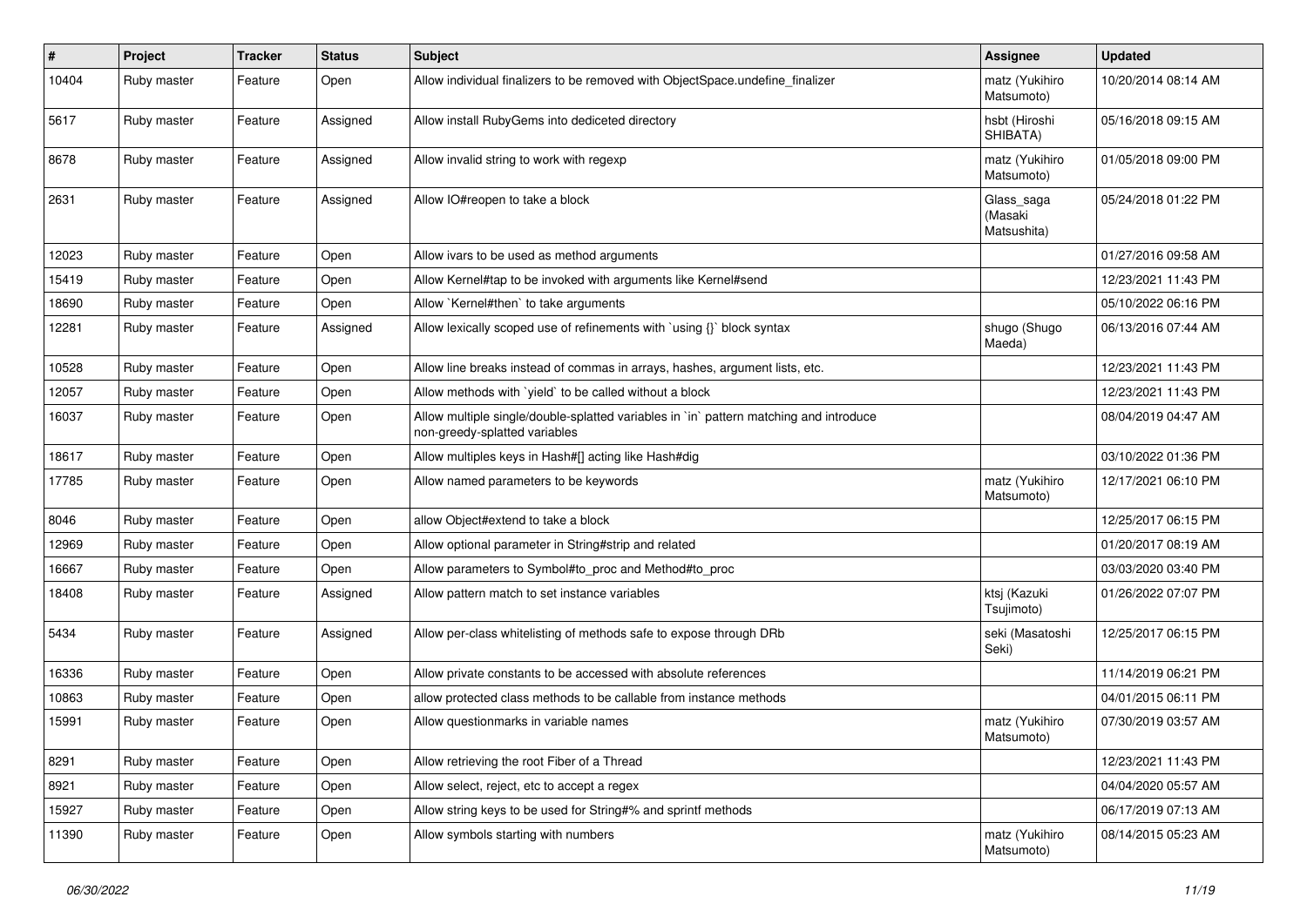| $\vert$ # | Project     | <b>Tracker</b> | <b>Status</b> | <b>Subject</b>                                                                                                                                                                             | <b>Assignee</b>              | <b>Updated</b>      |
|-----------|-------------|----------------|---------------|--------------------------------------------------------------------------------------------------------------------------------------------------------------------------------------------|------------------------------|---------------------|
| 9095      | Ruby master | Feature        | Open          | Allow `Symbol#to proc` to take arguments                                                                                                                                                   |                              | 11/10/2013 04:25 AM |
| 18603     | Ruby master | Feature        | Open          | Allow syntax like obj.method(arg)=value                                                                                                                                                    |                              | 02/27/2022 05:04 PM |
| 18683     | Ruby master | Feature        | Open          | Allow to create hashes with a specific capacity.                                                                                                                                           |                              | 04/22/2022 02:34 PM |
| 16688     | Ruby master | Feature        | Open          | Allow #to path object as argument to system()                                                                                                                                              |                              | 04/13/2020 05:37 PM |
| 8959      | Ruby master | Feature        | Assigned      | Allow top level prepend                                                                                                                                                                    | nobu (Nobuyoshi<br>Nakada)   | 10/16/2013 03:22 AM |
| 7132      | Ruby master | Feature        | Assigned      | Alternation between named / ordered method arguments and aliases for method arguments.                                                                                                     | matz (Yukihiro<br>Matsumoto) | 12/25/2017 06:15 PM |
| 16296     | Ruby master | Feature        | Open          | Alternative behavior for ` ` in method body if ` ` is not in method definition                                                                                                             |                              | 11/10/2019 10:20 AM |
| 14278     | Ruby master | Feature        | Open          | Ambiguous Exception for OpenSSL::HMAC.digest                                                                                                                                               |                              | 06/20/2019 11:36 PM |
| 7250      | Ruby master | Feature        | Open          | A mechanism to include at once both instance-level and class-level methods from a module                                                                                                   |                              | 12/25/2017 06:15 PM |
| 17718     | Ruby master | Feature        | Open          | a method paramaters object that can be pattern matched against                                                                                                                             |                              | 03/24/2021 01:29 PM |
| 8827      | Ruby master | Feature        | Open          | A method that flips the receiver and the first argument                                                                                                                                    |                              | 08/29/2013 05:59 AM |
| 10183     | Ruby master | Feature        | Open          | An alternative name for method `class`                                                                                                                                                     |                              | 10/31/2017 11:42 AM |
| 12083     | Ruby master | Feature        | Open          | \$ and \$~ by Binding#local variable {get,set}                                                                                                                                             |                              | 02/18/2016 04:35 AM |
| 15557     | Ruby master | Feature        | Open          | A new class that stores a condition and the previous receiver                                                                                                                              |                              | 01/27/2019 05:22 AM |
| 18137     | Ruby master | Feature        | Open          | A new method to check Proc is isolated or not                                                                                                                                              |                              | 10/27/2021 07:30 AM |
| 12901     | Ruby master | Feature        | Open          | Anonymous functions without scope lookup overhead                                                                                                                                          |                              | 01/01/2022 12:30 PM |
| 16986     | Ruby master | Feature        | Open          | Anonymous Struct literal                                                                                                                                                                   | matz (Yukihiro<br>Matsumoto) | 01/15/2022 04:57 PM |
| 12262     | Ruby master | Feature        | Open          | Anti-loop                                                                                                                                                                                  |                              | 04/09/2016 05:30 AM |
| 14967     | Ruby master | Feature        | Open          | Any type                                                                                                                                                                                   |                              | 08/11/2019 07:43 PM |
| 15627     | Ruby master | Feature        | Open          | Appearance of custom singleton classes                                                                                                                                                     |                              | 06/15/2020 10:37 PM |
| 10425     | Ruby master | Feature        | Open          | A predicate method to tell if a number is near another                                                                                                                                     |                              | 10/26/2014 01:47 AM |
| 10426     | Ruby master | Feature        | Open          | A predicate to express congruence                                                                                                                                                          |                              | 11/14/2014 02:11 AM |
| 13860     | Ruby master | Feature        | Open          | A proposal for a new, simpler class-method addition to Time - for the time being calling it Time.date()<br>but another name is fine; and the ability to omit '%' tokens as arguments to it |                              | 02/21/2018 12:57 PM |
| 12378     | Ruby master | Feature        | Open          | arbitrary size Random.new_seed                                                                                                                                                             |                              | 05/13/2016 04:44 PM |
| 12992     | Ruby master | Feature        | Open          | ArgumentError if hostname is missing                                                                                                                                                       |                              | 07/27/2021 11:40 AM |
| 12482     | Ruby master | Feature        | Open          | ArgumentError.new(nil) should give a better description                                                                                                                                    |                              | 06/16/2016 04:18 AM |
| 14111     | Ruby master | Feature        | Open          | ArgumentError00000000000000000000000000                                                                                                                                                    |                              | 06/13/2019 05:41 AM |
| 18402     | Ruby master | Feature        | Open          | Argument Labels                                                                                                                                                                            |                              | 01/31/2022 06:14 PM |
| 16350     | Ruby master | Feature        | Assigned      | ArithmeticSequence#member? can result in infinite loop                                                                                                                                     | mrkn (Kenta<br>Murata)       | 05/29/2020 10:26 PM |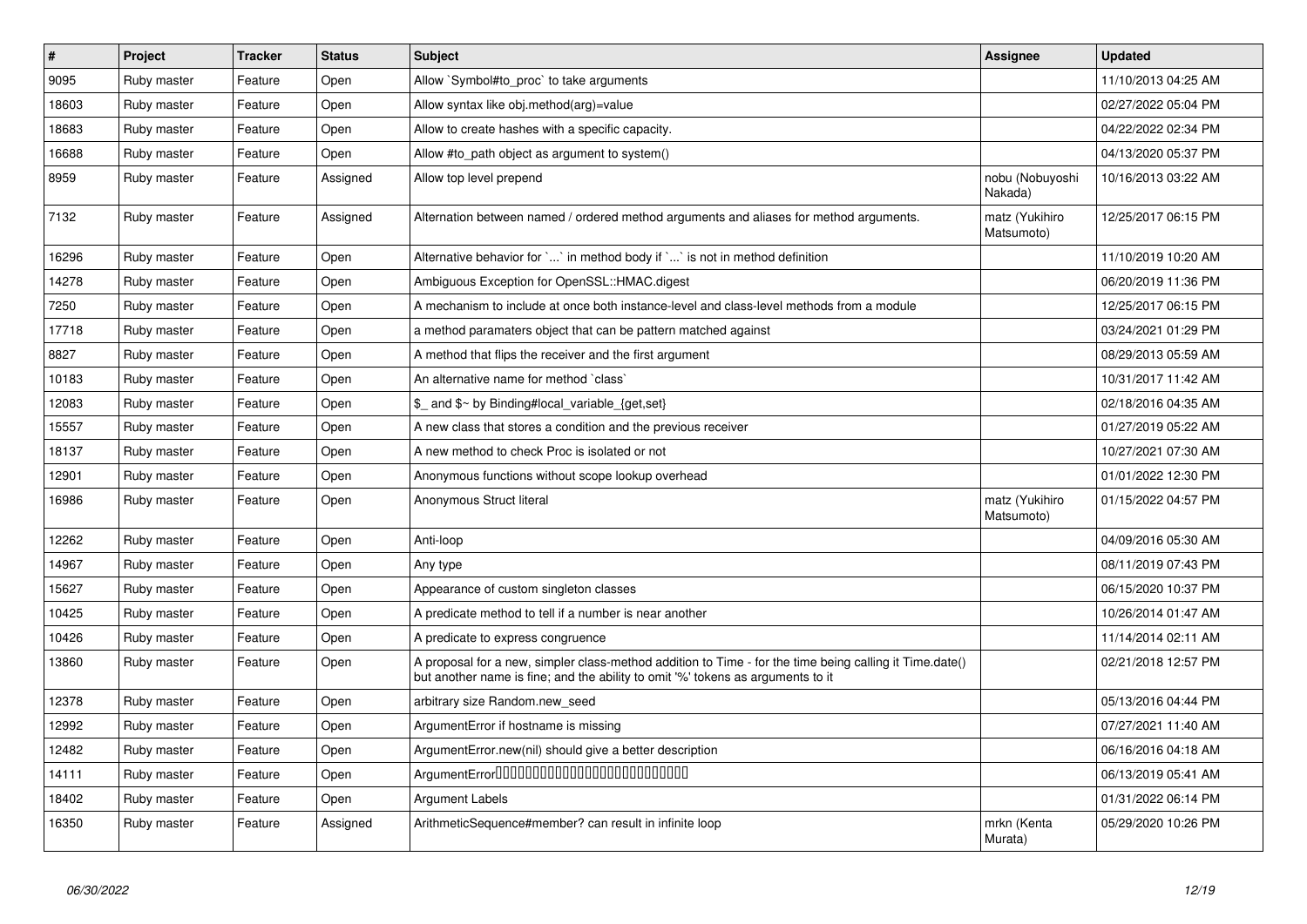| #     | Project     | <b>Tracker</b> | <b>Status</b> | <b>Subject</b>                                                                | <b>Assignee</b>              | <b>Updated</b>      |
|-------|-------------|----------------|---------------|-------------------------------------------------------------------------------|------------------------------|---------------------|
| 8449  | Ruby master | Feature        | Open          | Array#ary_plus always returns an array                                        | nobu (Nobuyoshi<br>Nakada)   | 06/02/2013 04:23 PM |
| 16039 | Ruby master | Feature        | Open          | Array#contains? to check if one array contains another array                  |                              | 12/19/2019 06:47 AM |
| 16146 | Ruby master | Feature        | Open          | Array .difference allow custom comparison                                     |                              | 11/11/2019 08:34 PM |
| 16118 | Ruby master | Feature        | Open          | Array .difference allow custom comparison                                     |                              | 12/23/2021 11:44 PM |
| 7657  | Ruby master | Feature        | Open          | Array#& doesn't accept Enumerables                                            | matz (Yukihiro<br>Matsumoto) | 12/25/2017 06:15 PM |
| 14585 | Ruby master | Feature        | Open          | Array#each pair                                                               |                              | 03/11/2018 11:38 PM |
| 16928 | Ruby master | Feature        | Open          | Array#include_all? & Array#include_any?                                       |                              | 06/01/2020 09:27 PM |
| 17056 | Ruby master | Feature        | Open          | Array#index: Allow specifying the position to start search as in String#index |                              | 09/25/2020 01:41 PM |
| 10729 | Ruby master | Feature        | Open          | Array method to subtract in place                                             |                              | 01/11/2015 02:29 PM |
| 7444  | Ruby master | Feature        | Open          | Array#product_set                                                             | matz (Yukihiro<br>Matsumoto) | 12/25/2017 06:15 PM |
| 12059 | Ruby master | Feature        | Open          | `Array#single?`, `Hash#single?`                                               |                              | 02/10/2016 04:02 AM |
| 9023  | Ruby master | Feature        | Assigned      | Array#tail                                                                    | matz (Yukihiro<br>Matsumoto) | 12/23/2021 11:40 PM |
| 5133  | Ruby master | Feature        | Assigned      | Array#unzip as an alias of Array#transpose                                    | mrkn (Kenta<br>Murata)       | 12/25/2017 06:15 PM |
| 8970  | Ruby master | Feature        | Open          | Array.zip and Array.product                                                   |                              | 09/12/2019 03:40 AM |
| 4539  | Ruby master | Feature        | Assigned      | Array#zip_with                                                                | matz (Yukihiro<br>Matsumoto) | 11/28/2019 08:23 AM |
| 17856 | Ruby master | Feature        | Open          | ary.member? is slower than ary.include?                                       |                              | 05/11/2021 10:12 AM |
| 11475 | Ruby master | Feature        | Open          | <b>AST</b> transforms                                                         |                              | 08/21/2015 11:14 AM |
| 9402  | Ruby master | Feature        | Open          | A syntax to specify the default value of a hash                               |                              | 12/23/2021 11:43 PM |
| 15277 | Ruby master | Feature        | Open          | at exec                                                                       | matz (Yukihiro<br>Matsumoto) | 05/25/2020 01:09 AM |
| 8259  | Ruby master | Feature        | Open          | Atomic attributes accessors                                                   |                              | 12/23/2021 11:43 PM |
| 8635  | Ruby master | Feature        | Open          | attr accessor with default block                                              |                              | 12/23/2021 11:43 PM |
| 16817 | Ruby master | Feature        | Open          | attr_predicate or attr_query or attr_something for ? methods                  |                              | 12/23/2021 11:44 PM |
| 18070 | Ruby master | Feature        | Open          | `attr` should be removed                                                      |                              | 08/09/2021 05:51 PM |
| 15330 | Ruby master | Feature        | Open          | autoload_relative                                                             | matz (Yukihiro<br>Matsumoto) | 06/19/2022 11:25 PM |
| 11415 | Ruby master | Feature        | Open          | autoload with a Proc                                                          |                              | 10/21/2015 08:38 PM |
| 15458 | Ruby master | Feature        | Open          | Automatic Exception#cause print in IRB                                        |                              | 12/23/2021 11:44 PM |
| 16005 | Ruby master | Feature        | Open          | A variation of Time.iso8601 that can parse yyyy-MM-dd HH:mm:ss                |                              | 06/16/2022 01:08 AM |
| 8184  | Ruby master | Feature        | Open          | Avoid the creation of meaningless ranges (nil, false, true)                   |                              | 03/29/2013 11:16 PM |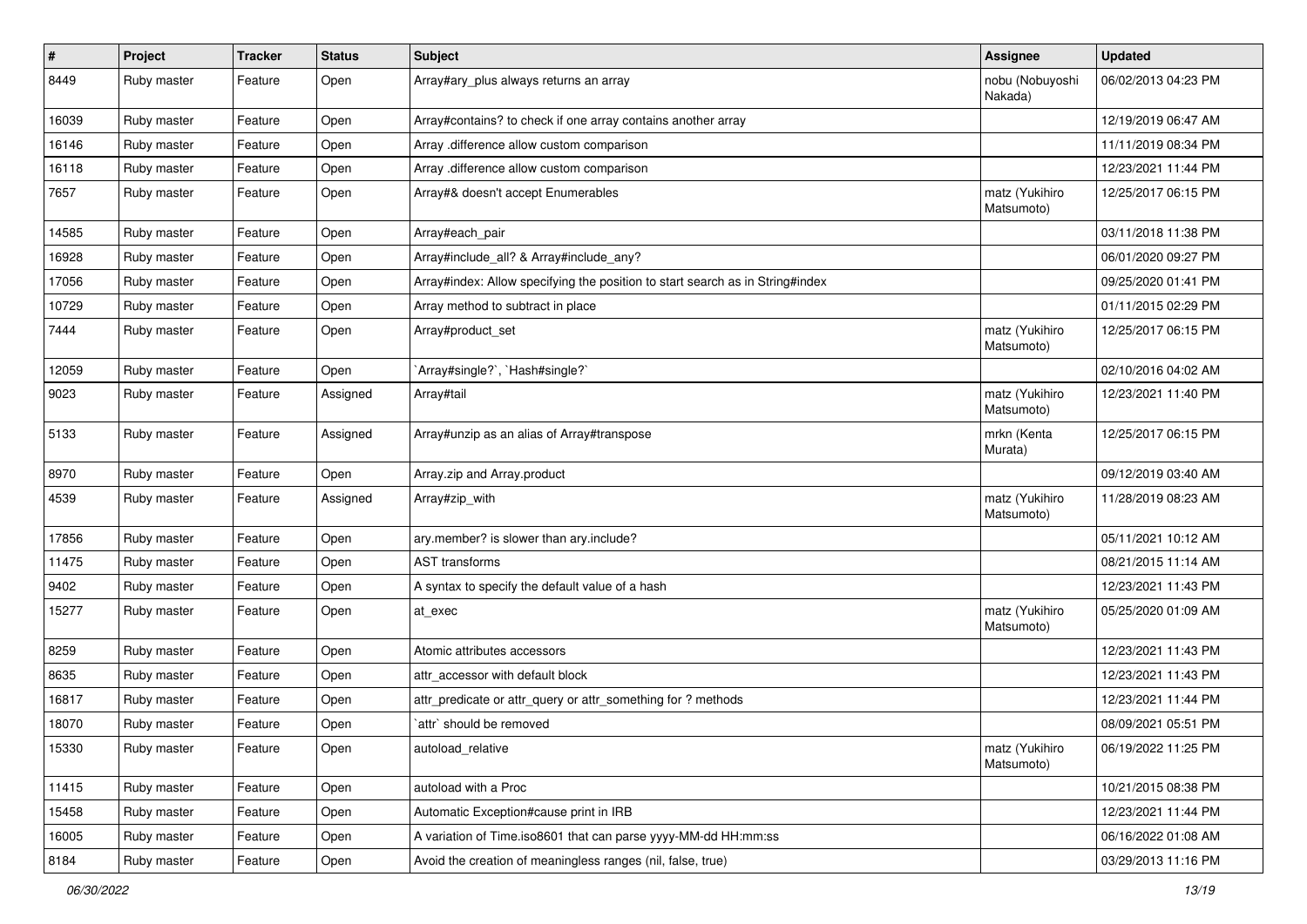| $\pmb{\#}$ | Project     | <b>Tracker</b> | <b>Status</b> | <b>Subject</b>                                                                                                                 | <b>Assignee</b>              | <b>Updated</b>      |
|------------|-------------|----------------|---------------|--------------------------------------------------------------------------------------------------------------------------------|------------------------------|---------------------|
| 13006      | Ruby master | Feature        | Open          | backtrace of thread killer                                                                                                     |                              | 12/06/2016 01:11 AM |
| 10634      | Ruby master | Feature        | Open          | Baselining with Benchmark                                                                                                      |                              | 12/23/2021 11:43 PM |
| 14244      | Ruby master | Feature        | Open          | Better error messages for scripts with non-matching end statements                                                             | mame (Yusuke<br>Endoh)       | 11/29/2018 08:57 AM |
| 12790      | Ruby master | Feature        | Open          | Better inspect for stdlib classes                                                                                              |                              | 02/27/2017 08:36 PM |
| 12019      | Ruby master | Feature        | Open          | Better low-level support for writing concurrent libraries                                                                      | matz (Yukihiro<br>Matsumoto) | 12/23/2021 11:43 PM |
| 8570       | Ruby master | Feature        | Open          | Better mechanisms to safely load classes concurrently                                                                          |                              | 12/23/2021 11:43 PM |
| 13434      | Ruby master | Feature        | Open          | better method definition in C API                                                                                              |                              | 07/13/2017 07:41 AM |
| 13048      | Ruby master | Feature        | Open          | Better way to do Regexp.new(Regexp.escape("some string"))                                                                      |                              | 01/20/2017 04:01 AM |
| 6857       | Ruby master | Feature        | Assigned      | bigdecimal/math BigMath.E/BigMath.exp R. P. Feynman inspired optimization                                                      | mrkn (Kenta<br>Murata)       | 12/25/2017 06:15 PM |
| 18831      | Ruby master | Feature        | Open          | Block argument to `yield`                                                                                                      |                              | 06/18/2022 03:12 AM |
| 11129      | Ruby master | Feature        | Open          | block-level hash destructuring only works for the last argument                                                                |                              | 07/07/2019 05:11 AM |
| 13333      | Ruby master | Feature        | Open          | block to yield                                                                                                                 |                              | 05/19/2017 09:01 AM |
| 10327      | Ruby master | Feature        | Open          | Bool/False/True module for '==='                                                                                               |                              | 10/15/2014 02:42 PM |
| 7060       | Ruby master | Feature        | Open          | Broaden support for chmod                                                                                                      |                              | 12/25/2017 06:15 PM |
| 16795      | Ruby master | Feature        | Open          | build ruby exe on Windows against ruby-static.lib omitting x64-vcruntime-ruby dll (no '--enable-shared'<br>option for Windows) |                              | 04/17/2020 01:22 PM |
| 12813      | Ruby master | Feature        | Assigned      | Calling chunk while, slice after, slice before, slice when with no block                                                       | matz (Yukihiro<br>Matsumoto) | 12/06/2016 12:58 PM |
| 13252      | Ruby master | Feature        | Assigned      | C API for creating strings without copying                                                                                     | ko1 (Koichi<br>Sasada)       | 04/17/2017 07:22 AM |
| 18083      | Ruby master | Feature        | Open          | Capture error in ensure block.                                                                                                 |                              | 10/21/2021 01:00 PM |
| 7914       | Ruby master | Feature        | Open          | Case for local class methods                                                                                                   | matz (Yukihiro<br>Matsumoto) | 12/25/2017 06:15 PM |
| 15363      | Ruby master | Feature        | Open          | Case insensitive file systems - add info to CONFIG or somewhere?                                                               |                              | 12/03/2018 04:30 AM |
| 11723      | Ruby master | Feature        | Open          | CGI library should give access to raw request body                                                                             |                              | 11/20/2015 07:06 PM |
| 15145      | Ruby master | Feature        | Open          | chained mappings proposal                                                                                                      |                              | 09/22/2018 12:06 AM |
| 14724      | Ruby master | Feature        | Open          | chains of inequalities                                                                                                         | matz (Yukihiro<br>Matsumoto) | 05/19/2018 01:06 AM |
| 14606      | Ruby master | Feature        | Open          | Change begin-else-end without rescue from warning to syntax error                                                              |                              | 03/16/2018 01:22 AM |
| 7546       | Ruby master | Feature        | Open          | Change behavior of `Array#slice` for an argument of `Range` class                                                              | matz (Yukihiro<br>Matsumoto) | 12/10/2020 08:49 AM |
| 10473      | Ruby master | Feature        | Open          | Change Date#to_datetime to use local time                                                                                      |                              | 07/23/2021 07:08 PM |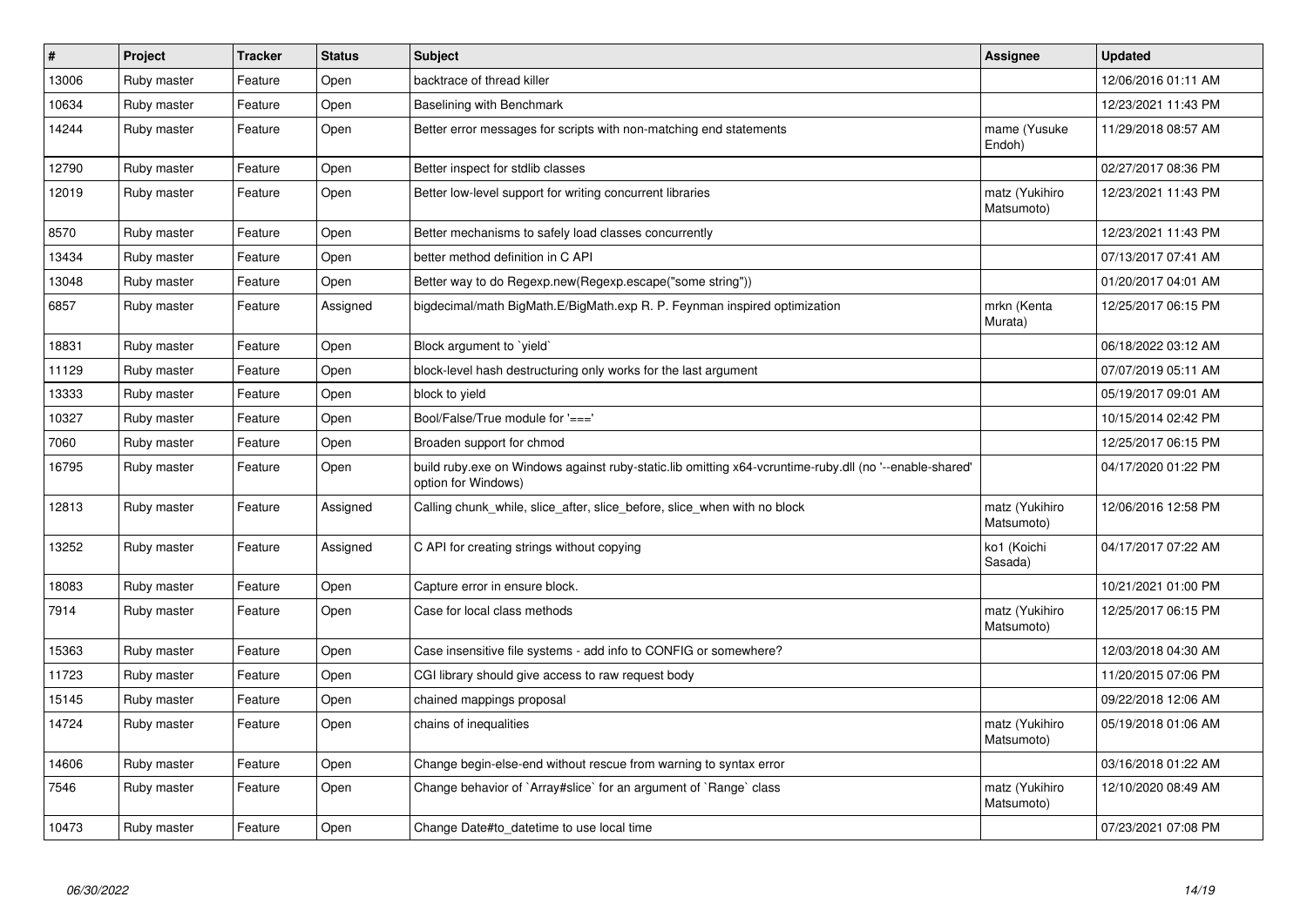| $\vert$ # | Project     | <b>Tracker</b> | <b>Status</b> | <b>Subject</b>                                                                                                                                                        | <b>Assignee</b>              | <b>Updated</b>      |
|-----------|-------------|----------------|---------------|-----------------------------------------------------------------------------------------------------------------------------------------------------------------------|------------------------------|---------------------|
| 18256     | Ruby master | Feature        | Open          | Change the canonical name of Thread::Mutex, Thread::Queue, Thread::SizedQueue and<br>Thread::ConditionVariable to just Mutex, Queue, SizedQueue and ConditionVariable |                              | 10/20/2021 10:59 PM |
| 12041     | Ruby master | Feature        | Open          | Change the initializer of NameError to take a receiver as the third argument                                                                                          |                              | 02/12/2016 05:37 AM |
| 13240     | Ruby master | Feature        | Open          | Change Unicode property implementation in Onigmo from inversion lists to direct lookup                                                                                |                              | 02/22/2017 08:01 AM |
| 13534     | Ruby master | Feature        | Assigned      | Checking installation results of default gems                                                                                                                         | hsbt (Hiroshi<br>SHIBATA)    | 07/26/2018 02:16 AM |
| 10770     | Ruby master | Feature        | Open          | chr and ord behavior for ill-formed byte sequences and surrogate code points                                                                                          |                              | 01/22/2015 10:19 AM |
| 15565     | Ruby master | Feature        | Open          | Circular dependency warnings - suggestions/ideas to improve the output from ruby                                                                                      |                              | 01/25/2019 11:36 PM |
| 17994     | Ruby master | Feature        | Open          | Clarify 'IO.read' behavior and add 'File.read' method                                                                                                                 |                              | 07/16/2021 03:04 AM |
| 8839      | Ruby master | Feature        | Assigned      | Class and module should return the class or module that was opened                                                                                                    | matz (Yukihiro<br>Matsumoto) | 12/28/2015 08:36 AM |
| 10701     | Ruby master | Feature        | Open          | Class: Array 2 New methods                                                                                                                                            |                              | 01/08/2015 07:21 AM |
| 14394     | Ruby master | Feature        | Open          | Class.descendants                                                                                                                                                     | ko1 (Koichi<br>Sasada)       | 01/20/2022 10:46 PM |
| 12084     | Ruby master | Feature        | Open          | Class#instance`                                                                                                                                                       |                              | 12/14/2021 08:52 PM |
| 17040     | Ruby master | Feature        | Open          | cleanup include/ruby/backward*                                                                                                                                        |                              | 08/26/2020 07:07 AM |
| 18644     | Ruby master | Feature        | Open          | Coerce anything callable to a Proc                                                                                                                                    |                              | 06/18/2022 05:28 PM |
| 15940     | Ruby master | Feature        | Open          | Coerce symbols internal fstrings in UTF8 rather than ASCII to better share memory with string literals                                                                | naruse (Yui<br>NARUSE)       | 07/30/2019 04:17 AM |
| 6611      | Ruby master | Feature        | Assigned      | Comments requested on implementation of set parse func                                                                                                                | matz (Yukihiro<br>Matsumoto) | 12/25/2017 06:15 PM |
| 12134     | Ruby master | Feature        | Open          | Comparison between 'true' and 'false'                                                                                                                                 |                              | 03/15/2016 12:41 PM |
| 7087      | Ruby master | Feature        | Assigned      | :ConditionVariable#wait does not work with Monitor because Monitor#sleep does not exist                                                                               | matz (Yukihiro<br>Matsumoto) | 12/25/2017 06:15 PM |
| 7086      | Ruby master | Feature        | Assigned      | ConditionVariable#wait has meaningless return value                                                                                                                   | kosaki (Motohiro<br>KOSAKI)  | 12/25/2017 06:15 PM |
| 6695      | Ruby master | Feature        | Assigned      | Configuration for Thread/Fiber creation                                                                                                                               | ko1 (Koichi<br>Sasada)       | 12/25/2017 06:15 PM |
| 15840     | Ruby master | Feature        | Open          | configuration path search                                                                                                                                             |                              | 05/11/2019 01:24 PM |
| 12817     | Ruby master | Feature        | Open          | Consider adding method .sample() on class Hash (if this was not yet proposed)                                                                                         |                              | 10/11/2016 12:57 AM |
| 10663     | Ruby master | Feature        | Open          | Consider adding support for String input to File. methods                                                                                                             |                              | 01/05/2015 12:47 AM |
| 10645     | Ruby master | Feature        | Open          | Consider adding support of .first to MatchData object like MatchData[0]                                                                                               |                              | 12/25/2014 06:50 AM |
| 14615     | Ruby master | Feature        | Open          | Consider introducing shortcut to check Net::HTTP response type                                                                                                        |                              | 03/19/2018 05:43 AM |
| 13922     | Ruby master | Feature        | Open          | Consider showing warning messages about same-named aliases - either directly or perhaps via the<br>"did you mean gem"                                                 |                              | 09/25/2017 12:21 PM |
| 12077     | Ruby master | Feature        | Open          | Consolidate SSLSocket interface with TCPSocket                                                                                                                        |                              | 05/17/2016 06:37 AM |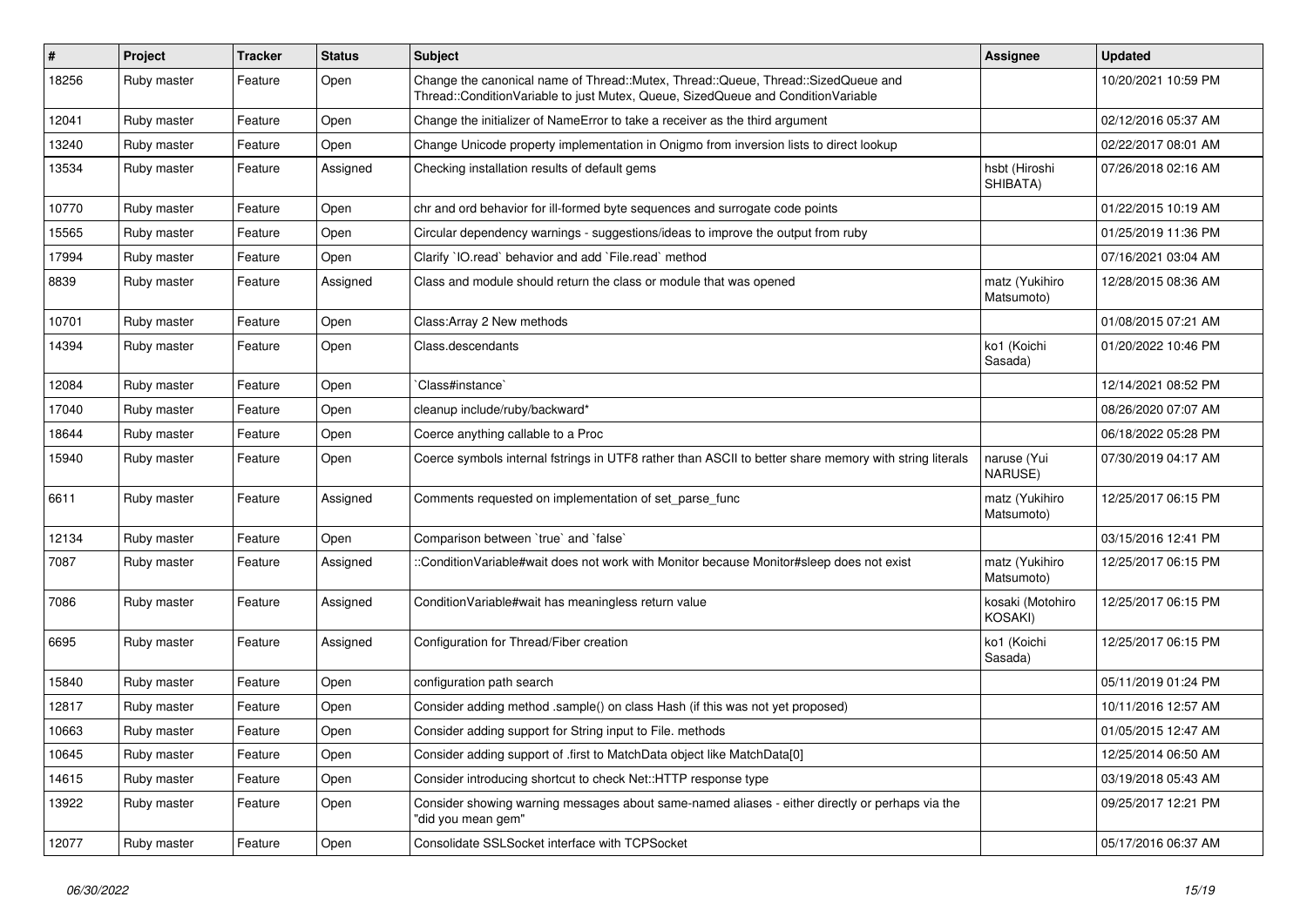| #     | Project     | <b>Tracker</b> | <b>Status</b> | <b>Subject</b>                                                                               | <b>Assignee</b>              | <b>Updated</b>      |
|-------|-------------|----------------|---------------|----------------------------------------------------------------------------------------------|------------------------------|---------------------|
| 6828  | Ruby master | Feature        | Open          | <b>Constancy of Constants</b>                                                                |                              | 12/10/2020 08:47 AM |
| 7149  | Ruby master | Feature        | Open          | Constant magic for everyone.                                                                 | matz (Yukihiro<br>Matsumoto) | 12/25/2017 06:15 PM |
| 17749 | Ruby master | Feature        | Open          | Const source location without name                                                           |                              | 04/17/2021 07:38 AM |
| 7748  | Ruby master | Feature        | Open          | Contextual send                                                                              | matz (Yukihiro<br>Matsumoto) | 12/10/2020 08:53 AM |
| 7314  | Ruby master | Feature        | Assigned      | Convert Proc to Lambda doesn't work in MRI                                                   | matz (Yukihiro<br>Matsumoto) | 05/21/2016 09:15 AM |
| 8850  | Ruby master | Feature        | Assigned      | Convert Rational to decimal string                                                           | matz (Yukihiro<br>Matsumoto) | 12/25/2017 06:15 PM |
| 15861 | Ruby master | Feature        | Open          | Correctly parse `file:c:/path/to/file` URIs                                                  |                              | 05/18/2019 10:58 PM |
| 12848 | Ruby master | Feature        | Assigned      | Crazy idea: Allow regex definition for methods (Do not take it seriously please)             |                              | 10/18/2016 12:17 AM |
| 18659 | Ruby master | Feature        | Open          | Create a Binding at the time of an exception and make it available to Rescue                 |                              | 03/25/2022 10:55 AM |
| 5129  | Ruby master | Feature        | Assigned      | Create a core class "FileArray" and make "ARGF" its instance                                 | matz (Yukihiro<br>Matsumoto) | 01/23/2018 02:02 PM |
| 12110 | Ruby master | Feature        | Open          | Create a method to avoid vacuous truth?                                                      |                              | 03/12/2016 08:01 AM |
| 15074 | Ruby master | Feature        | Open          | Create 'official' C API documentation on ruby-doc.org                                        |                              | 09/12/2018 09:12 PM |
| 11550 | Ruby master | Feature        | Open          | Current behaviour of super() is dangerous in the presence of more than one included modules. |                              | 01/20/2016 08:44 AM |
| 18296 | Ruby master | Feature        | Open          | Custom exception formatting should override `Exception#full_message`.                        |                              | 12/15/2021 08:49 PM |
| 8807  | Ruby master | Feature        | Open          | <b>Custom literals</b>                                                                       |                              | 12/10/2020 08:53 AM |
| 8437  | Ruby master | Feature        | Open          | custom operators, unicode                                                                    |                              | 08/30/2015 03:05 AM |
| 11987 | Ruby master | Feature        | Open          | daemons can't show the backtrace of rb bug                                                   |                              | 01/13/2016 10:58 AM |
| 6590  | Ruby master | Feature        | Assigned      | Dealing with bigdecimal, etc gems in JRuby                                                   | hsbt (Hiroshi<br>SHIBATA)    | 05/15/2019 08:33 PM |
| 18773 | Ruby master | Feature        | Assigned      | deconstruct to receive a range                                                               | ktsj (Kazuki<br>Tsujimoto)   | 06/24/2022 07:21 AM |
| 16557 | Ruby master | Feature        | Open          | Deduplicate Regexp literals                                                                  |                              | 02/28/2020 11:44 AM |
| 4514  | Ruby master | Feature        | Assigned      | #deep_clone and #deep_dup for Objects                                                        | matz (Yukihiro<br>Matsumoto) | 12/25/2017 06:14 PM |
| 18640 | Ruby master | Feature        | Open          | default empty string argument for `String#sub` and `String#sub!`, e.g. `"hello".sub("I")`    |                              | 03/19/2022 02:33 AM |
| 7739  | Ruby master | Feature        | Assigned      | Define Hash#  as Hash#reverse_merge in Rails                                                 | matz (Yukihiro<br>Matsumoto) | 12/25/2017 06:15 PM |
| 10549 | Ruby master | Feature        | Open          | Deprecate each with index and each with object in favor of with index and with object        | matz (Yukihiro<br>Matsumoto) | 07/27/2021 11:09 AM |
| 14040 | Ruby master | Feature        | Open          | deprecate HTTP.version 1 2                                                                   |                              | 10/22/2017 09:32 AM |
| 15408 | Ruby master | Feature        | Open          | Deprecate object id and id2ref                                                               | headius (Charles<br>Nutter)  | 03/19/2019 04:02 PM |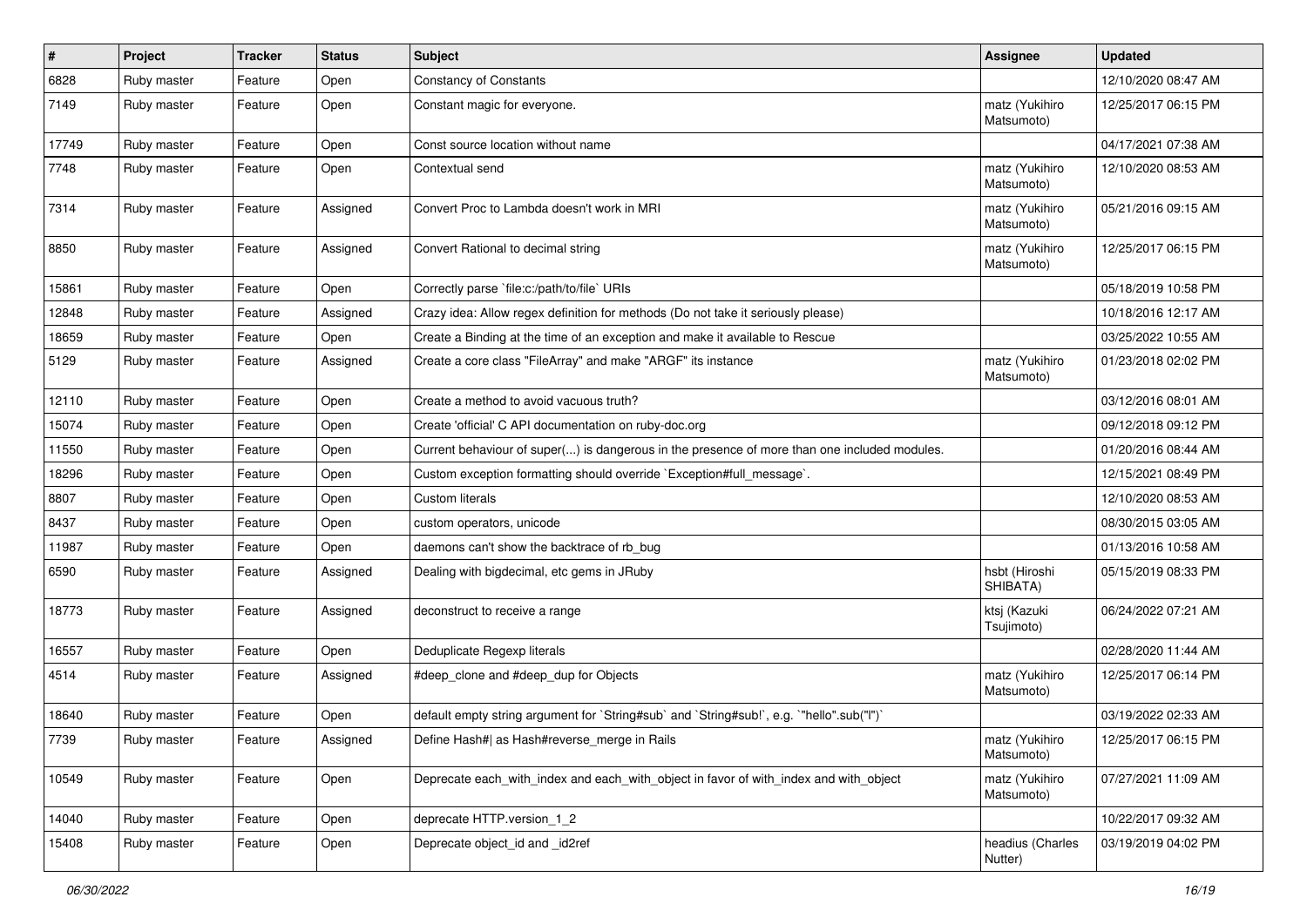| #     | Project     | <b>Tracker</b> | <b>Status</b> | Subject                                                            | <b>Assignee</b>              | <b>Updated</b>      |
|-------|-------------|----------------|---------------|--------------------------------------------------------------------|------------------------------|---------------------|
| 17468 | Ruby master | Feature        | Open          | Deprecate RUBY_DEVEL                                               |                              | 06/16/2022 01:08 AM |
| 13314 | Ruby master | Feature        | Open          | $dig =$                                                            |                              | 03/14/2017 12:55 PM |
| 13577 | Ruby master | Feature        | Assigned      | Digest file accidentally receives File object but uses file path   | nobu (Nobuyoshi<br>Nakada)   | 05/20/2017 06:50 PM |
| 14564 | Ruby master | Feature        | Open          | dig` opposite method                                               |                              | 03/07/2018 11:24 PM |
| 15563 | Ruby master | Feature        | Open          | #dig that throws an exception if a key doesn't exist               |                              | 02/17/2020 08:42 AM |
| 10217 | Ruby master | Feature        | Open          | Dir constructor similar to Pathname constructor                    |                              | 12/23/2021 11:43 PM |
| 16249 | Ruby master | Feature        | Open          | Dir#empty? and File#empty?                                         |                              | 10/19/2019 12:49 PM |
| 12226 | Ruby master | Feature        | Open          | Dir.home with valid named user raises ArgumentError on Windows     |                              | 05/08/2016 10:06 AM |
| 2324  | Ruby master | Feature        | Assigned      | Dir instance methods for relative path                             | nobu (Nobuyoshi<br>Nakada)   | 12/25/2017 05:58 PM |
| 14931 | Ruby master | Feature        | Open          | [DOC] exception keyword argument is not documented in some methods |                              | 07/22/2018 08:53 AM |
| 13108 | Ruby master | Feature        | Open          | [Doc Request] Explicitly document Range#sum                        |                              | 01/05/2017 11:50 PM |
| 15047 | Ruby master | Feature        | Assigned      | Documentation and more functions for Hash functions in C API       |                              | 03/20/2019 01:24 AM |
| 9235  | Ruby master | Feature        | Assigned      | Documentation for commercial support                               | zzak (Zachary<br>Scott)      | 08/10/2019 02:55 PM |
| 11323 | Ruby master | Feature        | Open          | Documentation update on how uniq works / guarantee of order        |                              | 07/02/2015 03:34 AM |
| 10176 | Ruby master | Feature        | Open          | Document how to perform net/http calls in parallel                 |                              | 08/27/2014 10:46 PM |
| 15663 | Ruby master | Feature        | Open          | Documenting autoload semantics                                     |                              | 04/20/2019 01:44 AM |
| 12020 | Ruby master | Feature        | Assigned      | Documenting Ruby memory model                                      | ko1 (Koichi<br>Sasada)       | 12/23/2021 11:40 PM |
| 18832 | Ruby master | Feature        | Open          | Do not have class/module keywords consider ancestors of Object     |                              | 06/21/2022 05:50 AM |
| 9725  | Ruby master | Feature        | Open          | Do not inspect NameError target object unless verbose              |                              | 05/08/2015 02:18 AM |
| 6869  | Ruby master | Feature        | Open          | Do not treat `_` parameter exceptionally                           | matz (Yukihiro<br>Matsumoto) | 12/10/2020 08:58 AM |
| 16657 | Ruby master | Feature        | Open          | Don't ship bundled gems as .gem files as well as in expanded form  |                              | 02/27/2020 06:50 AM |
| 14412 | Ruby master | Feature        | Assigned      | DRb UNIX on local machine: add support for getpeereid()            | seki (Masatoshi<br>Seki)     | 01/28/2018 12:51 PM |
| 11599 | Ruby master | Feature        | Open          | Dump entries of hash in ObjectSpace                                | tmm1 (Aman<br>Karmani)       | 11/24/2015 05:52 PM |
| 15939 | Ruby master | Feature        | Assigned      | Dump symbols reference to their fstr in ObjectSpace.dump()         | ko1 (Koichi<br>Sasada)       | 08/08/2019 09:38 PM |
| 13733 | Ruby master | Feature        | Open          | Dump the delegator instead of the delegated object                 |                              | 06/29/2018 05:09 PM |
| 14932 | Ruby master | Feature        | Open          | Dynamically adjust method cache size at runtime                    |                              | 07/22/2018 10:45 PM |
| 14811 | Ruby master | Feature        | Open          | Dynamically extend Ruby VM stack                                   |                              | 06/05/2018 07:59 AM |
| 7340  | Ruby master | Feature        | Open          | 'each_with' or 'into' alias for 'each_with_object'                 |                              | 12/25/2017 06:15 PM |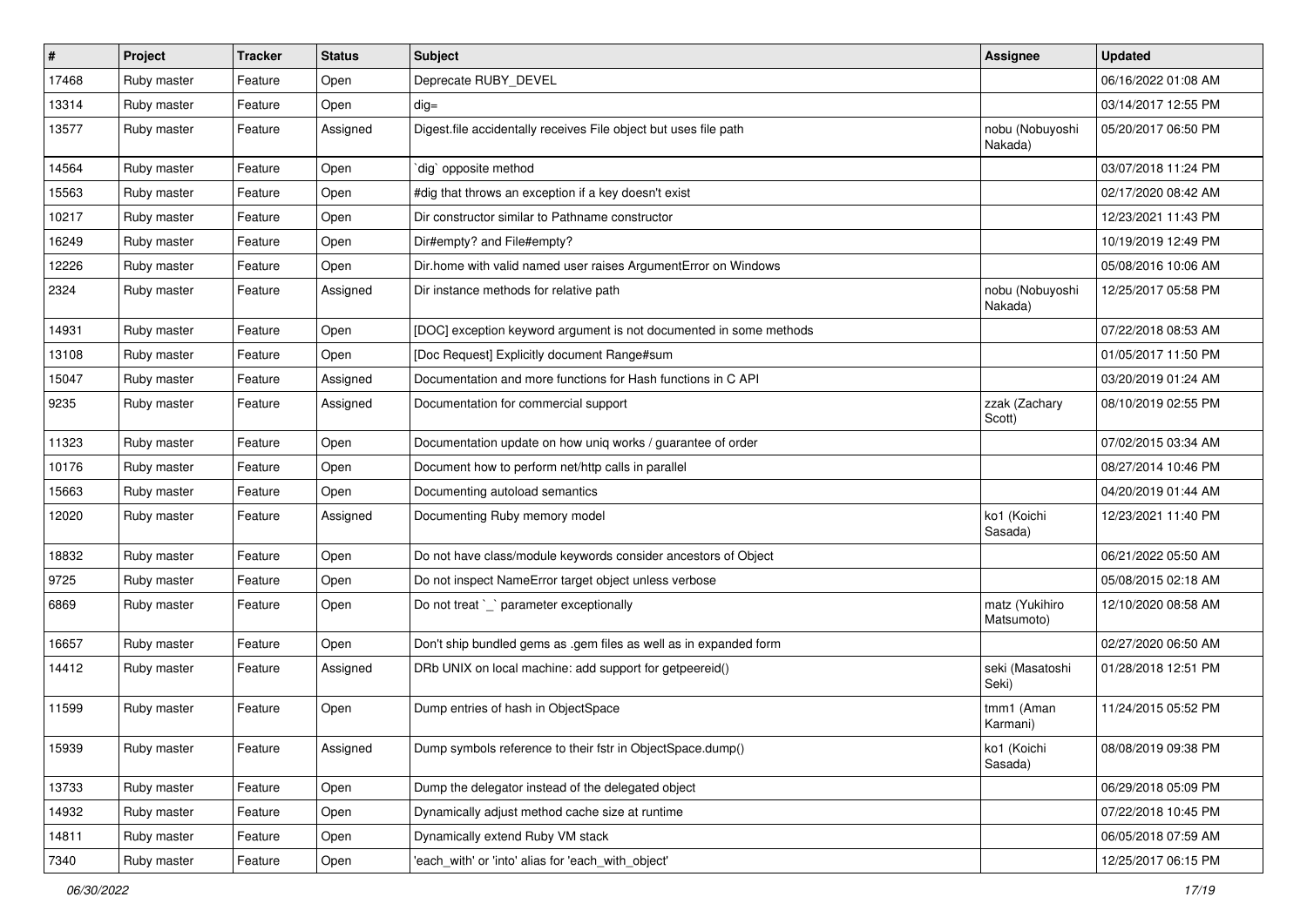| $\vert$ # | Project     | <b>Tracker</b> | <b>Status</b> | <b>Subject</b>                                                                             | Assignee                     | <b>Updated</b>      |
|-----------|-------------|----------------|---------------|--------------------------------------------------------------------------------------------|------------------------------|---------------------|
| 3731      | Ruby master | Feature        | Assigned      | Easier Embedding API for Ruby                                                              | ko1 (Koichi<br>Sasada)       | 12/25/2017 06:14 PM |
| 14819     | Ruby master | Feature        | Open          | Efficient cstring to RVALUE typecasting for c extension gems                               |                              | 06/06/2018 09:13 PM |
| 13378     | Ruby master | Feature        | Open          | Eliminate 4 of 8 syscalls when requiring file by absolute path                             | nobu (Nobuyoshi<br>Nakada)   | 06/16/2017 07:57 AM |
| 6308      | Ruby master | Feature        | Assigned      | Eliminate delegation from WeakRef                                                          | matz (Yukihiro<br>Matsumoto) | 12/23/2021 11:40 PM |
| 18005     | Ruby master | Feature        | Open          | Enable non-blocking `binding.irb`.                                                         |                              | 06/24/2021 07:20 PM |
| 10932     | Ruby master | Feature        | Open          | Enabling allocation tracing as early as possible                                           | ko1 (Koichi<br>Sasada)       | 06/13/2015 07:54 AM |
| 15931     | Ruby master | Feature        | Open          | encoding for CESU-8                                                                        | naruse (Yui<br>NARUSE)       | 12/20/2019 05:42 AM |
| 9111      | Ruby master | Feature        | Open          | Encoding-free String comparison                                                            |                              | 11/21/2013 04:35 PM |
| 18654     | Ruby master | Feature        | Open          | Enhancements to prettyprint                                                                | akr (Akira Tanaka)           | 05/12/2022 01:44 PM |
| 3608      | Ruby master | Feature        | Assigned      | Enhancing Pathname#each child to be lazy                                                   | akr (Akira Tanaka)           | 12/25/2017 06:14 PM |
| 17016     | Ruby master | Feature        | Open          | Enumerable#accumulate                                                                      |                              | 04/27/2021 03:14 PM |
| 7341      | Ruby master | Feature        | Open          | Enumerable#associate                                                                       |                              | 12/25/2017 06:15 PM |
| 7394      | Ruby master | Feature        | Assigned      | Enumerable#find ifnone parameter could be non-callable                                     | nobu (Nobuyoshi<br>Nakada)   | 02/10/2021 09:32 AM |
| 12080     | Ruby master | Feature        | Open          | Enumerable#first, Array#last with block                                                    |                              | 04/20/2016 03:51 AM |
| 17333     | Ruby master | Feature        | Open          | Enumerable#many?                                                                           |                              | 12/11/2020 03:38 AM |
| 15922     | Ruby master | Feature        | Open          | Enumerable#partition(pattern)                                                              |                              | 06/14/2019 03:40 AM |
| 14197     | Ruby master | Feature        | Open          | Enumerable#{select,reject}` accept a pattern argument                                      |                              | 04/04/2020 05:47 AM |
| 12648     | Ruby master | Feature        | Open          | Enumerable#sort_by` with descending option                                                 |                              | 10/05/2017 10:24 AM |
| 15549     | Ruby master | Feature        | Open          | Enumerable#to_reader (or anything enumerable, Enumerator, lazy enums, enum_for results)    |                              | 01/24/2019 12:21 PM |
| 6687      | Ruby master | Feature        | Open          | Enumerable#with                                                                            |                              | 12/25/2017 06:15 PM |
| 16838     | Ruby master | Feature        | Open          | Enumerator::ArithmeticSequence missing allocator for #clone and #dup                       |                              | 05/18/2020 10:44 PM |
| 14423     | Ruby master | Feature        | Open          | Enumerator from single object                                                              |                              | 11/20/2019 05:04 AM |
| 18262     | Ruby master | Feature        | Open          | Enumerator::Lazy#partition                                                                 |                              | 11/20/2021 10:17 AM |
| 16987     | Ruby master | Feature        | Open          | Enumerator::Lazy vs Array methods                                                          |                              | 07/15/2020 04:56 PM |
| 9557      | Ruby master | Feature        | Open          | Enumerator#next and Enumerator#peek with argument                                          |                              | 04/11/2014 07:00 PM |
| 18685     | Ruby master | Feature        | Open          | Enumerator.product: Cartesian product of enumerables                                       |                              | 04/26/2022 07:02 AM |
| 17663     | Ruby master | Feature        | Open          | Enumerator#with, an alternative to Enumerator#with_object                                  |                              | 03/02/2021 05:48 PM |
| 18334     | Ruby master | Feature        | Open          | ENV#to h returns a new Hash object but Hash#to h does not, which can cause inconsistencies |                              | 11/17/2021 05:46 PM |
| 15948     | Ruby master | Feature        | Open          | ENV.update takes multiple hashes as Hash#update                                            |                              | 06/21/2019 07:35 AM |